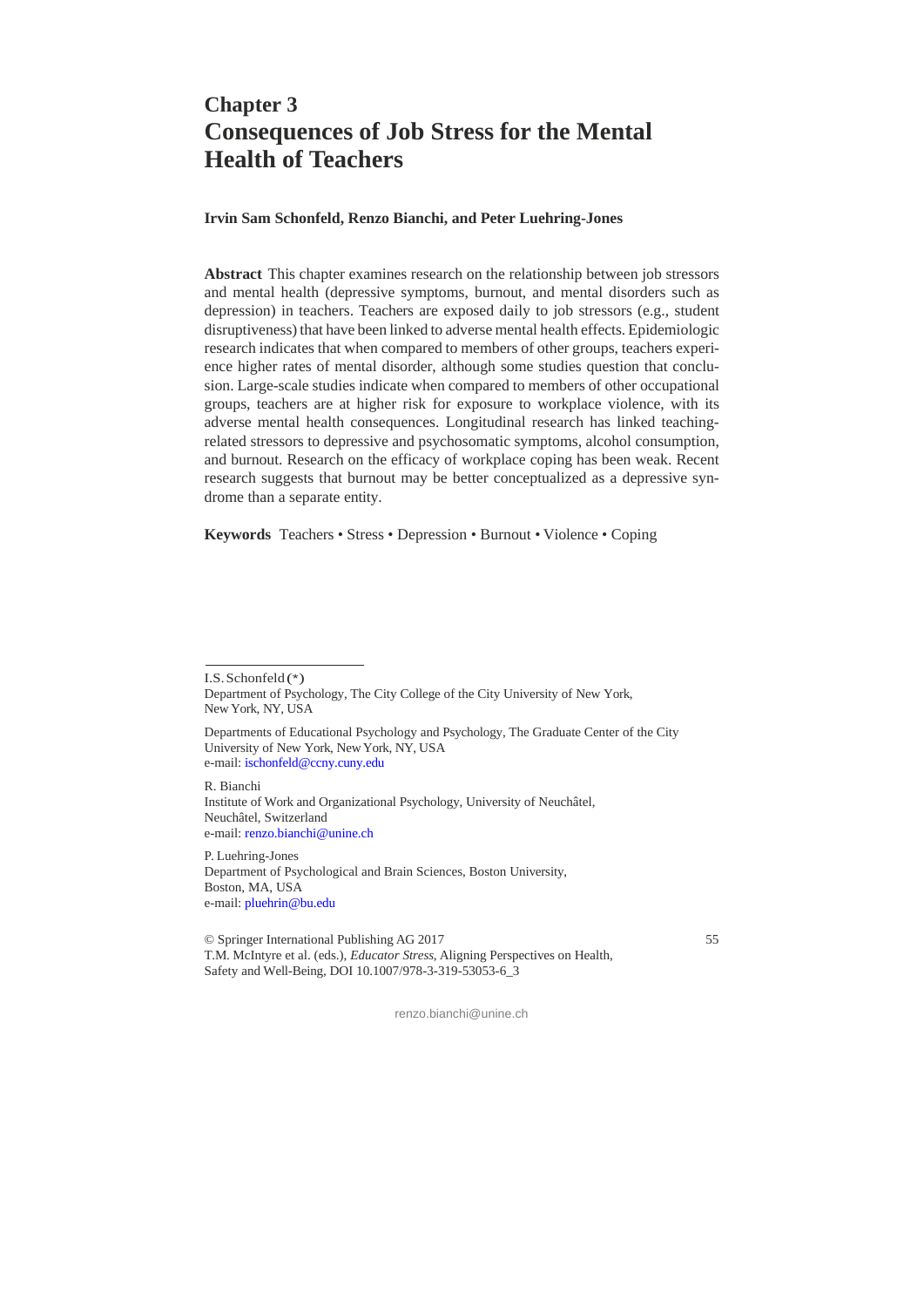Teaching is a popular occupational choice; teachers comprise a little more than 3% of the U.S. civilian workforce (Bureau of Labor Statistics, 2015), yet some epidemiological evidence shows that teachers experience mental health problems at a disproportionately high rate when compared to the rates found in other occupational groups. Whether emanating from students or organizational conditions, work stress has been identified as a contributor to these problems. Among all occupations for which a college degree is required, teaching has among the highest turnover rates, for example, higher than that of nurses (Ingersoll, 2013). However, high rates of turnover have *not* been a function of excess retirements (Ingersoll, 2001; Ingersoll & May, 2012), and more likely reflect the stressfulness of the working conditions many teachers face (Ingersoll, 2001; Ingersoll & May, 2012).

Workplace stressors affect teachers' mental health (MH) *and* turnover intentions. By MH, we refer to both psychological symptoms (e.g., depressed mood) and mental disorders (e.g., major depression). Stressors that affect teachers have consistently been identified in both qualitative and quantitative research. These stressors include: student fighting, disruptiveness, and indifference; unsupportive administrators; and overly prescriptive supervisors who limit teacher autonomy (Finlay-Jones, 1986; Ginsberg, Schwartz, Olson, & Bennett, 1987; Hastings & Bham, 2003; Ingersoll, 2001; Schonfeld, 2006; Schonfeld & Santiago, 1994; Shirom, Oliver, & Stein, 2009; Sinclair, Martin, & Croll, 2002; Younghusband, 2008).

This chapter comprises seven sections. The first examines epidemiologic research on the risk and prevalence<sup>1</sup> of mental disorders and high levels psychological distress in teachers as compared to prevalence estimates in other groups. The second and third sections cover within-occupation research on the relation of workplace stressors to teacher MH and burnout. The fourth section evaluates the *longitudinal*  research covered in the previous sections. The fifth underlines ways to improve methodological practices in research on stress and MH. Because workplace stressors are thought to give rise to both burnout and depression, the sixth section examines burnout-depression overlap. Treatment implications of burnout-depression overlap are also discussed. The last section underlines conclusions that can be drawn from the outlined research evidence. The breadth of the research presented in the chapter should be regarded as extensive but not exhaustive, and considered in relation to the other chapters in this book.

## **3.1 Epidemiologic Findings**

Epidemiology is a scientifi discipline devoted to the study of the distribution of diseases and their causes in different populations. Epidemiology can provide useful information on how mental disorders vary by occupation and clues to their causes (Eaton,

<sup>&</sup>lt;sup>1</sup> One-year prevalence refers to the proportion of the population that had the disorder in question during the one-year period under study. Six-month prevalence refers to the proportion with the disorder at any time during a six-month period, and so forth.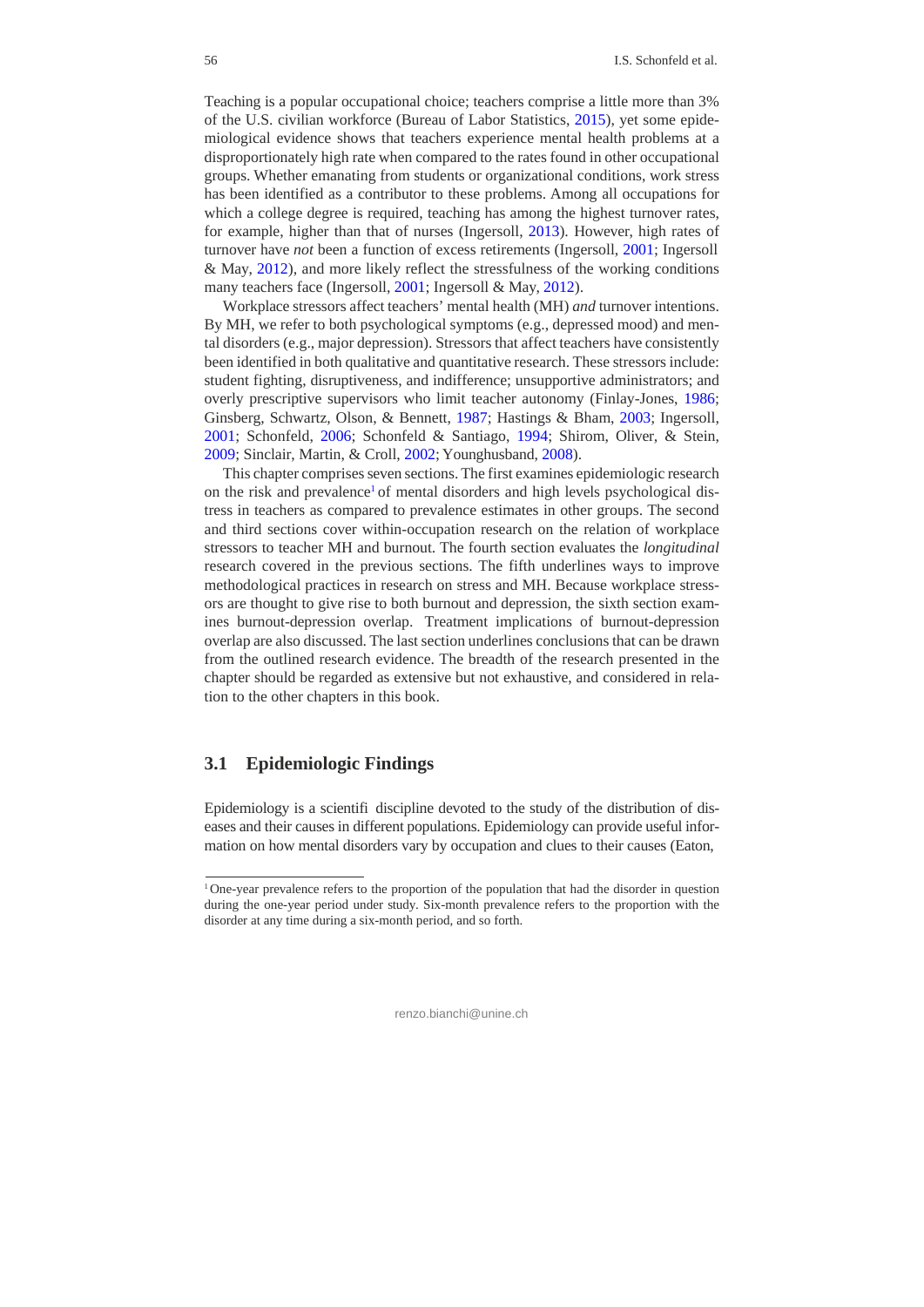Anthony, Mandel, & Garrison, 1990). This section examines research that compares the risk of MH problems in teachers to the risk in other groups.

## *3.1.1 Main Epidemiologic Findings*

To our knowledge, the first study (Smith & Hightower, 1948) to link specific occupations to mental disorder was conducted at the Mayo Clinic, using consecutive series of admitted medical patients and the primitive psychiatric nomenclature of the era. Smith and Hightower found that 33% of the enrolled teachers  $(n = 122)$ were diagnosed with "functional disease" or neurosis, a finding that contrasted with the rates of mental disorder found in physicians (10%), clergy (24%), and control patients (7%). Apart from that first study, additional research on mental disorder in teachers would not emerge for several decades.

Among the studies that indicate a higher-than-average risk of mental disorder (or psychological distress) in teachers is a massive (> 28,000 hospitalized for affective disorder and  $> 144,000$  general population controls) case-control study<sup>2</sup> conducted in Denmark (Wieclaw, Agerbo, Mortensen, & Bonde, 2005). The study team found that female but not male teachers were at above-average risk for hospitalization for affective illness. Research conducted in Finland (Kokkinen, Kouvonen, Koskinen, Varje, & Väänänen, 2014) indicated that a group comprising teachers, social workers, and healthcare workers experienced significantly elevated rates of hospitalization for severe MH problems (31 per 10,000 person years). Kokkinen et al. suggested that the emotional demands of the human interactions required of those job incumbents may have contributed to their elevated rates. Other investigators also estimated the prevalence of disorders in mixed groups of teachers and other professionals. Stansfeld, Rasul, Head, and Singleton (2011), in a study of almost 5500 British workers, found that the point prevalence<sup>3</sup> of the most commonly occurring mental disorders (e.g., depressive disorder, generalized anxiety disorder) in teachers (combined with research professionals) was higher (15%) than average (13%). Lee et al. (2007) found that that the six-month prevalence rates for generalized anxiety disorder (11% v. 8%) and major depression (13% v. 4%) in a sample of Hong Kong teachers ( $n >$ 2000) were higher than estimates for the general adult Hong Kong population.

Some studies examined the prevalence with which teachers experienced high levels of symptoms of psychological distress rather than formal diagnoses of mental disorder. Finlay-Jones (1986) found that 17% of his sample (*n* > 2000) of Western Australia teachers experienced severe psychological distress as reflected in very high scores (scores at or above a predetermined threshold) on the General Health

<sup>&</sup>lt;sup>2</sup>A case-control is not the kind of study that can ordinarily yield an estimate of the prevalence of a disorder although it can reveal whether an attribute of individuals such as their occupational title is associated with a disorder.

<sup>3</sup> Point prevalence is a kind of instantaneous prevalence.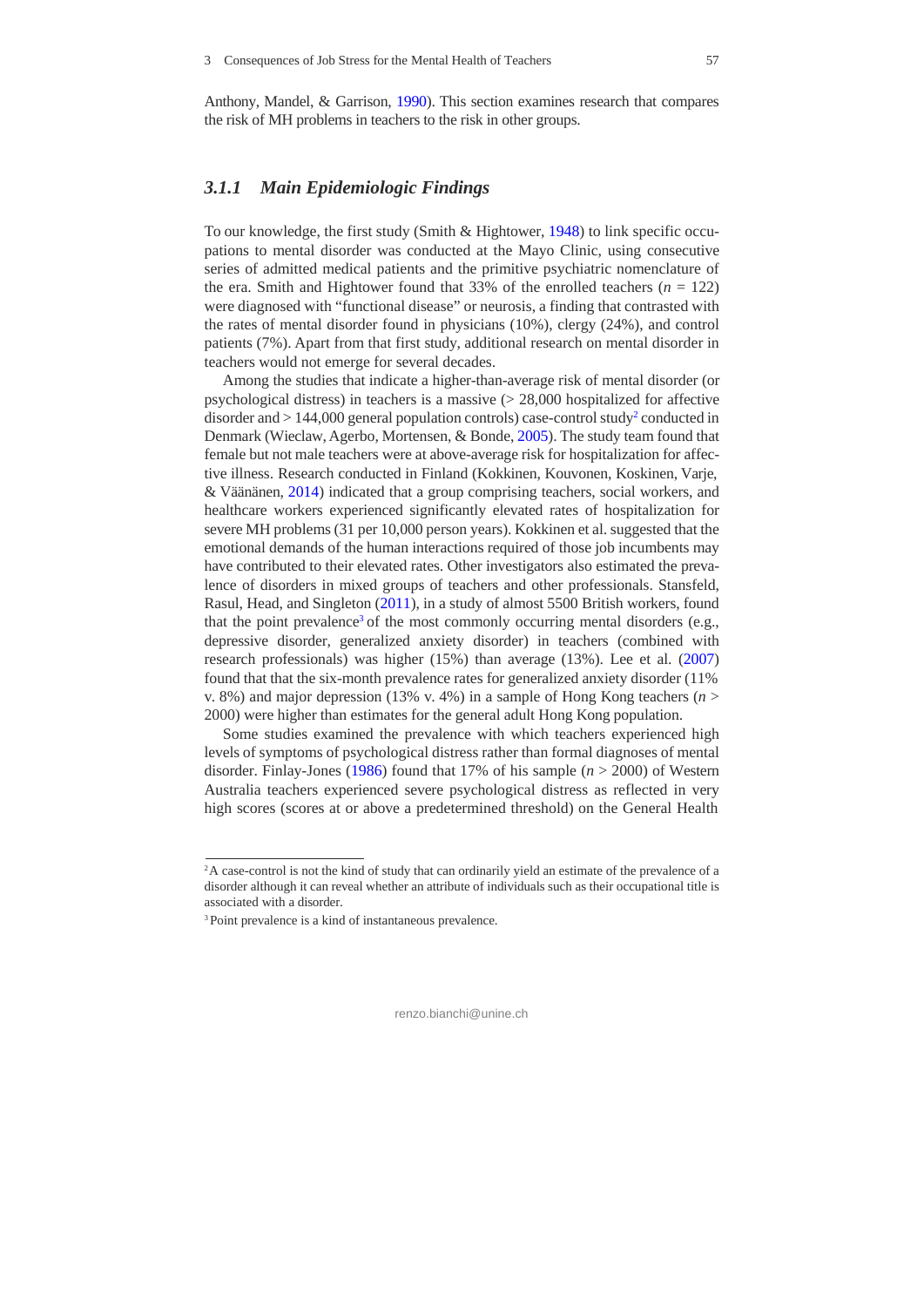Questionnaire<sup>4</sup> (GHQ; Goldberg, 1972), almost double the proportion found in a normative random sample of Australian residents who were administered the same instrument. In another Western Australia study, Tuettemann and Punch (1992) found that 45% of the secondary school teachers sampled  $(n = 574)$  averaged scores on the GHQ that reflected high levels of distress; the proportion of highly distressed teachers compared very unfavorably to the proportions found in the general Australian population and in other Australian professionals.

To our knowledge, Eaton et al. (1990) published the first modern study to link occupation to mental disorder in a representative sample of [U.S.] community residents  $(n > 11,000)$ . The study team found that the one-year prevalence of depression among individuals classified as "other teachers" and "counselors" was significantly higher (10%) than the 5% average. The category "other teachers" included prekindergarten and special education teachers; the counselors included educational and vocational counselors. The prevalence rate for secondary school teachers (1%), however, was significantly below average; the rate for elementary school teachers was average. Eaton et al. hypothesized that the elevated rate among "other teachers" reflected the impact of a lack of control over the work environment.

Eaton et al.'s finding of both a below-average rate (in secondary school teachers) and an average rate (in elementary school teachers) of MH disorders mirrored results from other epidemiological research. Kovess-Masféty, Sevilla-Dedieu, Rios-Seidel, Nerrière, and Chan Chee (2006) found that the lifetime prevalence of psychiatric disorder (e.g., depression, anxiety disorders; alcohol abuse or dependence) in French schoolteachers was no higher<sup>5</sup> than the prevalence in non-teachers who worked for the French national education system  $(n > 5400)$ ; teachers and non-teachers did not differ on mean levels of distress. Fan et al. (2012) in a large (*n* > 20,000) study found the point prevalence of depression in a group comprising Washington State teachers, professors, librarians, and lawyers to be 4%, not significantly different from the state average. Findings from research (Wulsin, Alterman, Timothy Bushnell, Li & Shen, 2014) involving more than 200,000 western Pennsylvania residents indicated that the risk of depressive disorder for those who worked in "educational services" (teachers, librarians, professors) was no higher than average.

Although the majority of the research cited indicates that teachers are at higherthan-average risk of depression and distress, some studies indicate that they are not. Because depression and psychological distress (Bell, Russ, Kivimäki, Stamatakis, & Batty, 2015) are risk factors for suicide, we examined suicide risk in teachers. Epidemiologic studies conducted in New Zealand (Andersen, Hawgood, Klieve, Kõlves, & De Leo, 2010), Japan (Tanaka et al., 2001), Canada (Mustard et al., 2010), Denmark (Agerbo, Gunnell, Bonde, Mortensen, & Nordentoft, 2007), Colorado (Stallones, Doenges, Dik, & Valley, 2013), 21 U.S. states (Stack, 2001), and England and Wales (Meltzer, Griffiths, Brock, Rooney, & Jenkins, 2008) indi-

<sup>4</sup> The GHQ, despite a name that suggests physical health, assesses psychological distress. Finlay-Jones used the 30-item version of the GHQ.

<sup>5</sup> One exception was when sociodemographic factors were controlled, male (but not female) teachers had a higher lifetime prevalence of anxiety disorders than male non-teachers.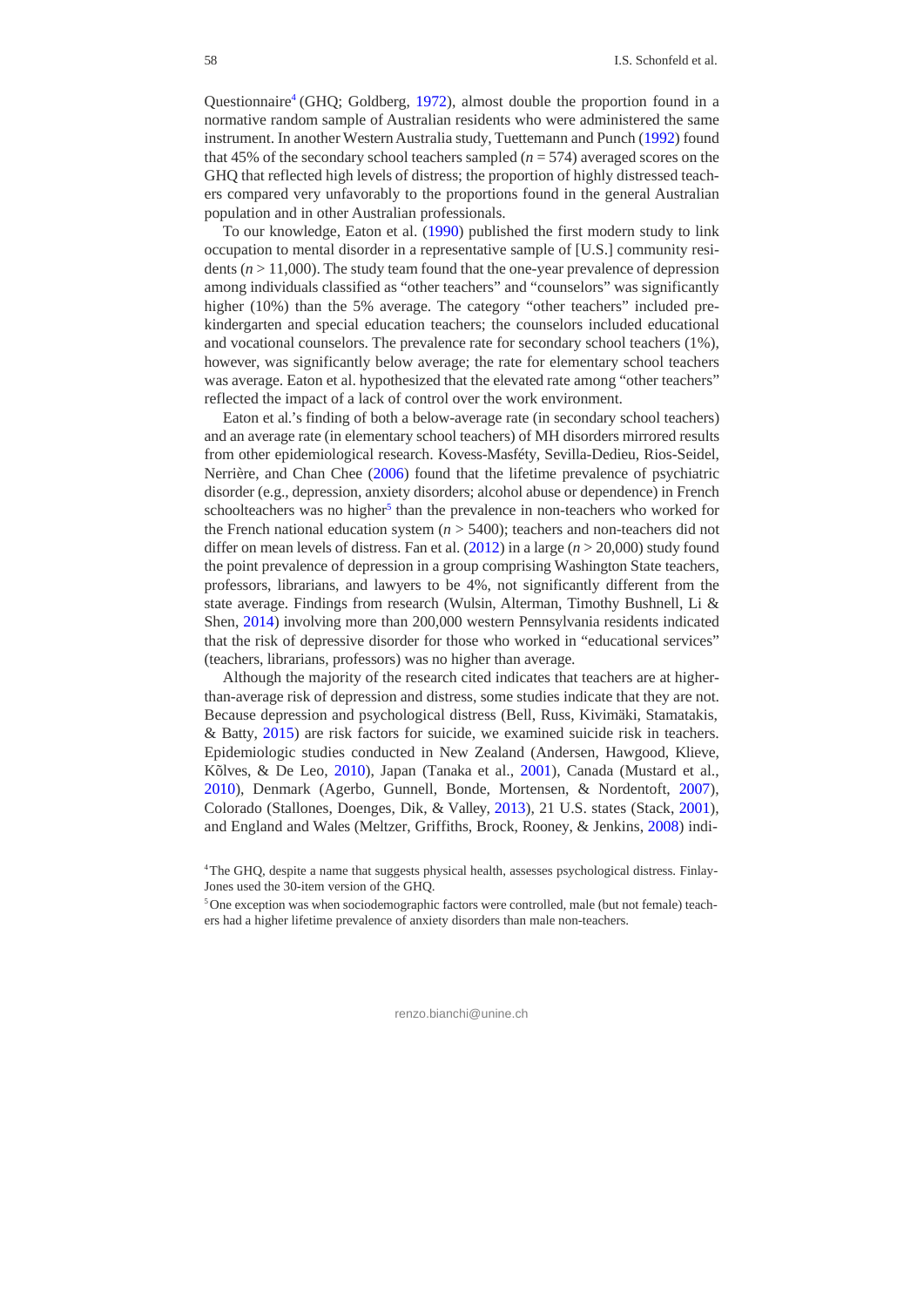cate that teachers (or teachers and members of related occupational groups) are at average or lower-than-average risk.

## *3.1.2 Exposure to Violence*

Population-based research is also pertinent in work-related violence exposure. The impact of exposure to violence or its threat is physically and psychologically debilitating (Bloch, 1978). Over a 5-year period, Bloch, who evaluated every officially recognized Los Angeles teacher-victim of student-initiated violence and serious threat (e.g., of murder, rape), found extremely high levels of depressive and anxiety symptomatology as well as PTSD-like symptoms (e.g., high levels of arousal); Bloch labeled the condition "combat neurosis." He found that teachers exposed to threats of violence experienced greater psychiatric morbidity than the victims of actual violence (e.g., assault). Compared to members of most other occupational groups, teachers are victims of violence at higher rates (Harrell, 2011; Hashemi & Webster, 1998; Islam, Edla, Mujuru, Doyle, & Ducatman, 2003; LaMar, Gerberich, Lohman, & Zaidman, 1998; Peek-Asa, Howard, Vargas, & Kraus, 1997; Wieclaw et al., 2006). Moreover, because all these studies relied on officially reported incidents, they likely underestimated the risk (Schonfeld, 2006). Schonfeld and Feinman (2012), in a daily diary study that minimized recall error, found that, over a two-week period, 6.3% of 252 New York City teachers were subject to at least one threat of student-initiated violence and 26.2% observed at least one episode of student-on-student violence; no teacher, however, was assaulted.

#### *3.1.3 Evaluation of the Epidemiologic Evidence*

The majority of the epidemiological studies discussed above indicates that teachers experience MH problems (disorders and high levels of distress) at higher rates than members of other groups. Teachers are more exposed to violence than members of other occupational groups, and exposure to violence is a risk factor for MH problems (Schonfeld & Chang, 2017). Problematic aspects of the epidemiologic research include (a) grouping teachers with other professionals in a way that obscures prevalence estimates specific to teachers and (b) grouping elementary and secondary school teachers together although their jobs are different.

There is suggestive evidence (Eaton et al., 1990) that special education teachers are at high risk for depression. The epidemiological evidence, however, does not differentiate among the range of working conditions to which teachers are exposed. Some schools provide less healthful conditions than others (Schonfeld, 2000). The impact of job conditions is discussed in in the next section.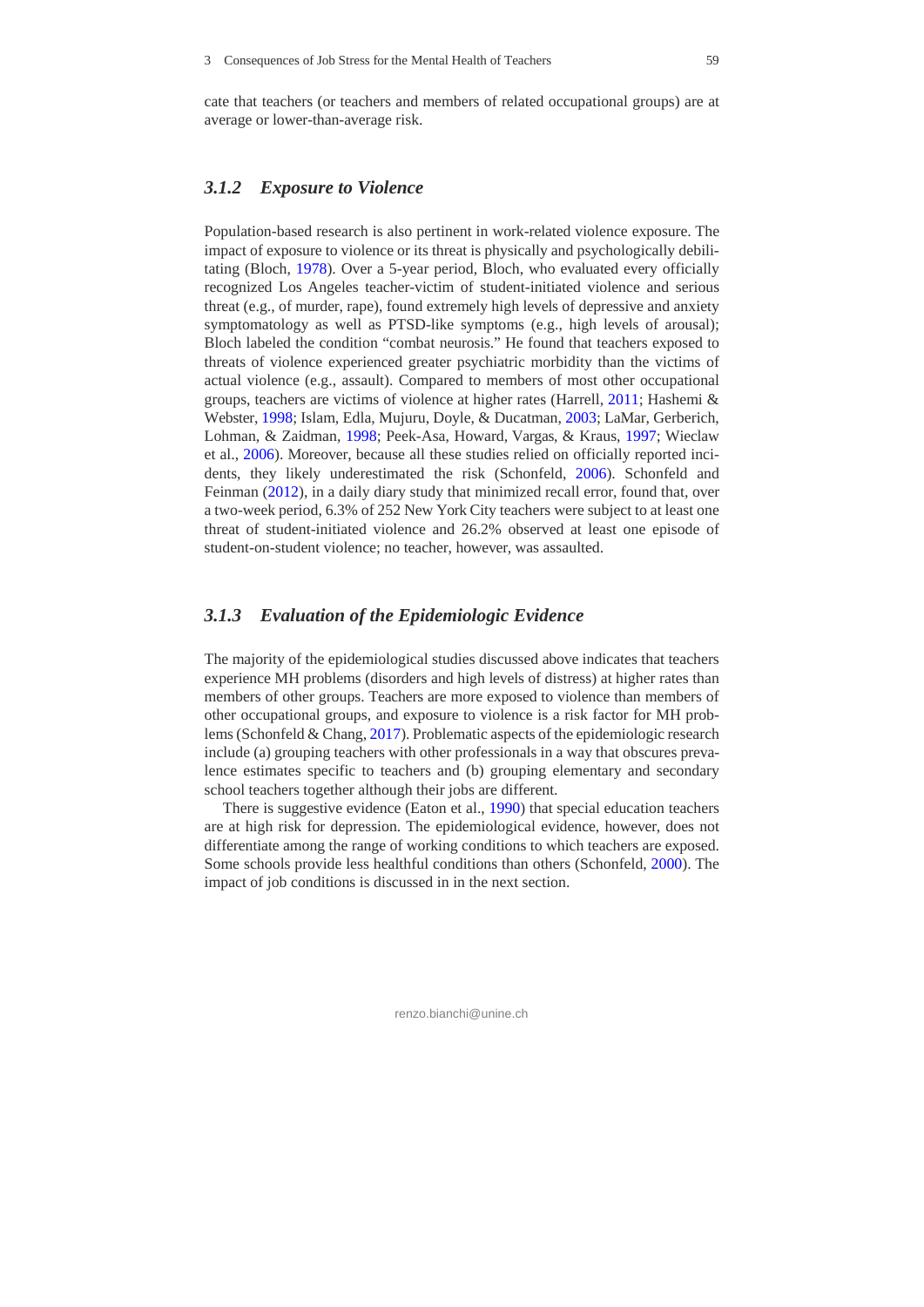# **3.2 Within-Occupation Research on Job Stressors and Mental Health**

Because job conditions in schools vary, this section is devoted to within-occupation research. Generally, researchers have taken two approaches to evaluating the stressors that affect teachers. In the first approach, studies have catalogued various stressors associated with adverse MH consequences; these include pupil-related difficulties, interpersonal conflicts, and violence or its threat (Schonfeld & Farrell, 2010). The second approach has focused on investigating the validity of psychosocial models that relate occupational stressors to MH outcomes. These theoretical constructions (Guglielmi & Tatrow, 1998; Karasek, 1979) involve concepts such as lack of autonomy, high workloads, and unsupportive colleagues or administrators. The literature reviewed in this chapter is generally of the first approach. Later chapters in this book review research conducted within the framework of those theoretical models.

At least two related explanations (Schonfeld, 2001) underlie the view that school environments in which stressors are most prevalent contribute to the development of MH problems in teachers. The first, which springs from the occupational health psychology literature (e.g., Karasek, 1979), is that some school environments are so chaotic that they thwart teachers' goals and deprive teachers of the autonomy required to work in a meaningful way, giving rise to considerable distress. The second explanation, which owes much to the education literature, is that teachers in many schools become distressed because they are often exposed to aggressive social interactions initiated by students and, sometimes, by supervisors (Blase, 1986).

Given the nature of the literature, we turn to research in which MH symptoms, rather than mental disorders, are the outcomes of interest.

#### *3.2.1 A Brief Look at Cross-Sectional Findings*

Cross-sectional studies dominate the published research on the relationship between teaching-specific stressors and MH symptoms. Cross-sectional studies are useful from an actuarial standpoint because they show that stressors covary with psychological symptoms. A meta-analysis of correlational studies (Montgomery & Rupp, 2005) found that the associations between stressors and emotional responses (e.g., depressive and anxiety symptoms) are, on average, low-moderate  $(r_{\text{mean}} = .25)$ .

A limitation of cross-sectional studies is that they are largely unable to provide evidence pertaining to cause and effect. For example, a correlation between student disrespect and concurrent depressive symptoms in teachers cannot establish the temporal priority of the hypothesized cause (disrespect) over the hypothesized effect (symptoms). By contrast, some longitudinal study designs are superior because they are more helpful in establishing temporal priority. Ideally, longitudinal studies should evaluate the relation of working conditions at baseline (time 1) to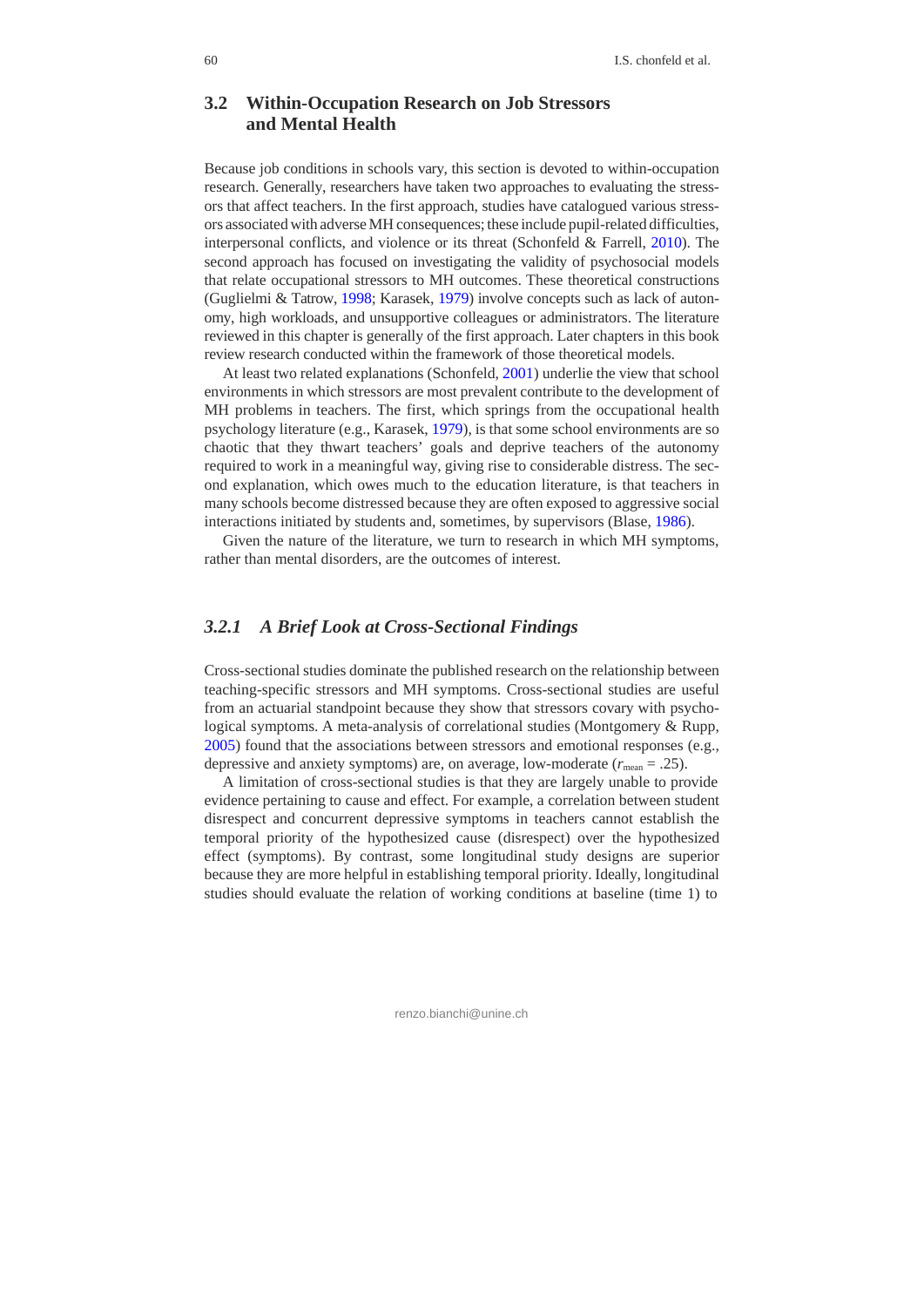later (time 2) symptoms while statistically controlling for time 1 symptoms, thus adjusting for any initial confounding of the stressors and symptoms.

## *3.2.2 Longitudinal Research Findings*

Like the epidemiologic evidence, within-occupation, longitudinal research is international in scope. A study conducted in Australia (Dollard & Bakker, 2010) examined the impact of a pattern of school policies and procedures advanced by upper management and aimed at spreading practices designed to benefit the psychological health of teachers. This pattern of policies, labeled "psychosocial safety climate" (PSC), predicted two kinds of effects one year later: a reduction in the number/ intensity of stressors (emotional demands and work pressure) to which teachers (*n*  $= 209$ ) were exposed and an increase in skill discretion (opportunities for skill development). PSC, however, did not predict decision authority (influence over how work gets done). Other analyses linked job stressors at the one-year follow-up to *concurrent* psychological distress. Brenner, Sörbom, and Wallius, (1985), who followed Swedish teachers ( $n = 72$ ) over a school year, found that pupil-related stressors in the fall and spring terms were *concurrently* related to work overload (Tellenback, Brenner, & Löfgren, 1983) and that overload was *concurrently* related to depressive and psychosomatic symptoms. In a study (Kinnunen, 1988) in which Finnish teachers  $(n = 142)$  were evaluated 6 times during the fall term, workday stressors (e.g., poor student motivation) in September predicted both workday and weekend symptoms (e.g., depression, irritability, etc.) in December; however, symptom levels in September were not controlled. Other analyses (Mäkinen & Kinnunen, 1986) indicated that fall-term student motivation was inversely related to symptoms during the spring; fall-term symptoms, however, were not controlled.

Three better-controlled longitudinal studies shed more light on the relation of working conditions to MH. In a small  $(n = 36)$ , short-term study (Travers & Cooper, 1994) involving London teachers at the beginning of the school year, management structure (e.g., nonparticipation in decision-making) and job insecurity at baseline predicted an increase in blood indicators of alcohol consumption three months later, although no effects on other symptoms were observed (perhaps owing to ceiling effects and/or lack of statistical power). Shirom et al. (2009) in a study of Israeli high school teachers ( $n = 404$ ) found that stressors assessed at the beginning of the school year (e.g., disciplining students) predicted psychosomatic symptoms at the end of the school year, controlling for initial symptoms. In a one-year, three-wave study involving new female New York City teachers (*n* = 184), Schonfeld (2001) found that episodically occurring stressors (e.g., student disruptions) exerted potent adverse effects on depressive symptoms, self-esteem, job satisfaction, and motivation to remain in the profession, controlling for baseline levels of those factors. He ruled out reverse-causal effects. Schonfeld also found that support from friends and relatives, colleagues, and supervisors had beneficial effects on one or more outcomes.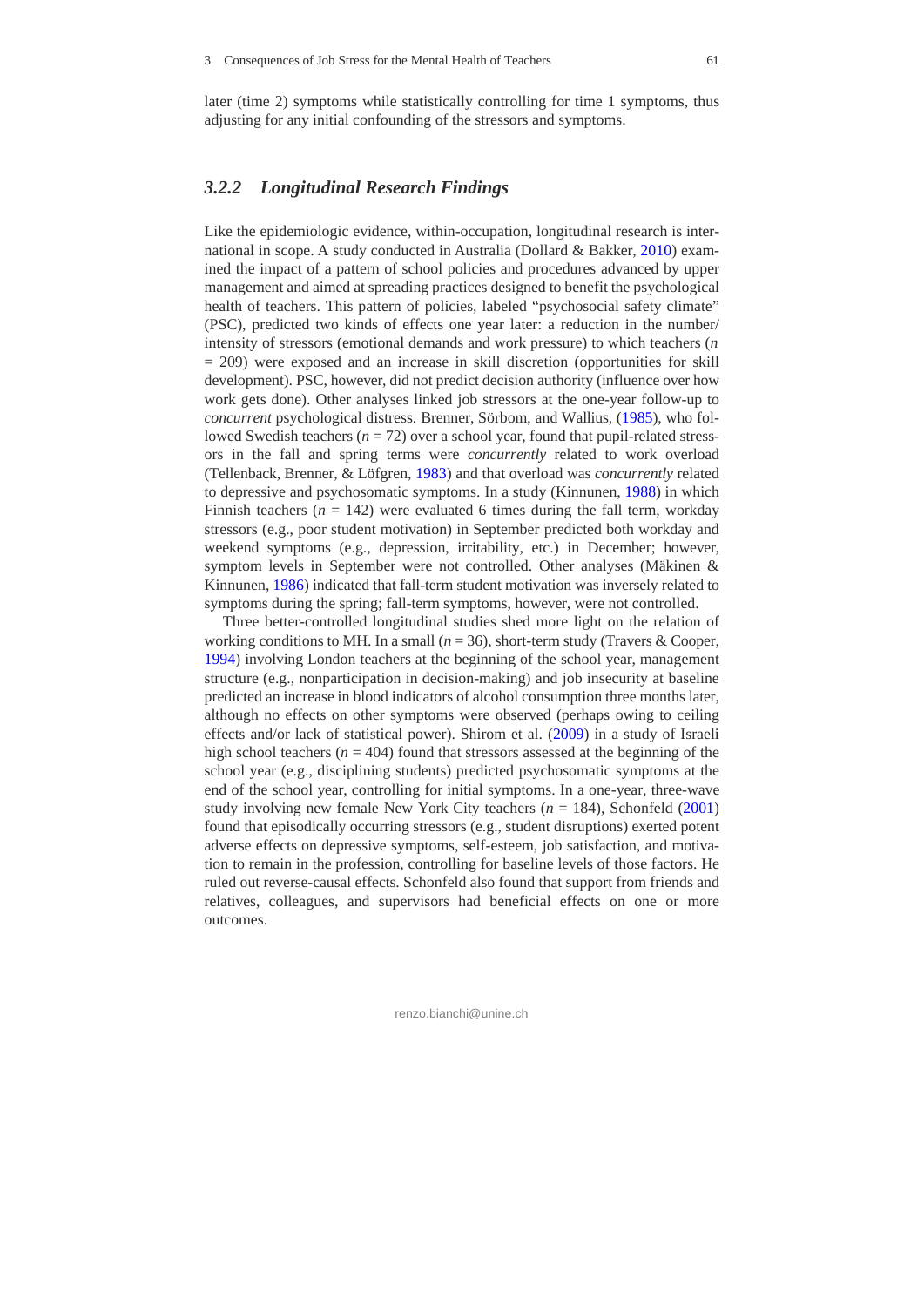#### **3.3 Workplace Stressors and Burnout**

Burnout has been increasingly used in research on the adverse effects of work stress. The burnout syndrome is often defined as a combination of emotional exhaustion (EE), depersonalization (DP; also called cynicism), and a reduced sense of personal accomplishment (PA) with regard to the job (or lack of professional efficacy). As currently conceived, burnout is assumed to develop in response to a chronic impossibility of coping with workplace adversities (Maslach, Schaufeli, & Leiter, 2001). EE is thought to be burnout's central component. The Maslach Burnout Inventory (MBI; Maslach, Jackson, & Leiter, 1996) embodies this conceptualization (Maslach et al., 2001; Schaufeli, Leiter, & Maslach, 2009). A related, alternative conceptualization holds that burnout comprises EE, physical fatigue, and cognitive weariness, and grows out of chronic exposure to workplace stressors (Shirom & Melamed, 2006). This conceptualization is embodied in the Shirom-Melamed Burnout Measure (SMBM). Burnout is associated with health problems (Toker, Melamed, Berliner, Zeltser, & Shapira, 2012) and worse student outcomes (Brunsting, Sreckovic, & Lane, 2014).

We turn now to the relationship between workplace stressors and burnout.

#### *3.3.1 A Brief Look at Cross-Sectional Findings*

Disruptive student behavior is thought to be a central factor in the development of burnout, but lack of support from colleagues, working at schools serving children from economically disadvantaged families, high levels of job demands, insufficient training, and autocratic school administrators are factors that have been concurrently linked to burnout (Chang, 2009). A recent synthesis of research on special education teachers found that fewer years of experience, amount of interaction with students having emotional disturbance as opposed to other disabilities (e.g., intellectual disability), role conflict, and lack of administrative support are risk factors for burnout (Brunsting et al., 2014). A meta-analysis of correlational studies (Montgomery & Rupp, 2005) found low-moderate associations between job stressors and burnout ( $r_{\text{mean}} = .27$ ).

Another arm of the cross-sectional literature has examined personality and burnout. Chang (2009) found that low-hardiness, being a "type A" person, having low levels of self-esteem, being a "feeling type" rather than a "thinking type," and having a neurotic personality are related to increased risk of burnout. A problematic aspect of the above findings is that there is likely construct overlap between burnout and these personality traits. For example, a component of hardiness is resistance to stressful situations, which by definition suggests low levels of burnout.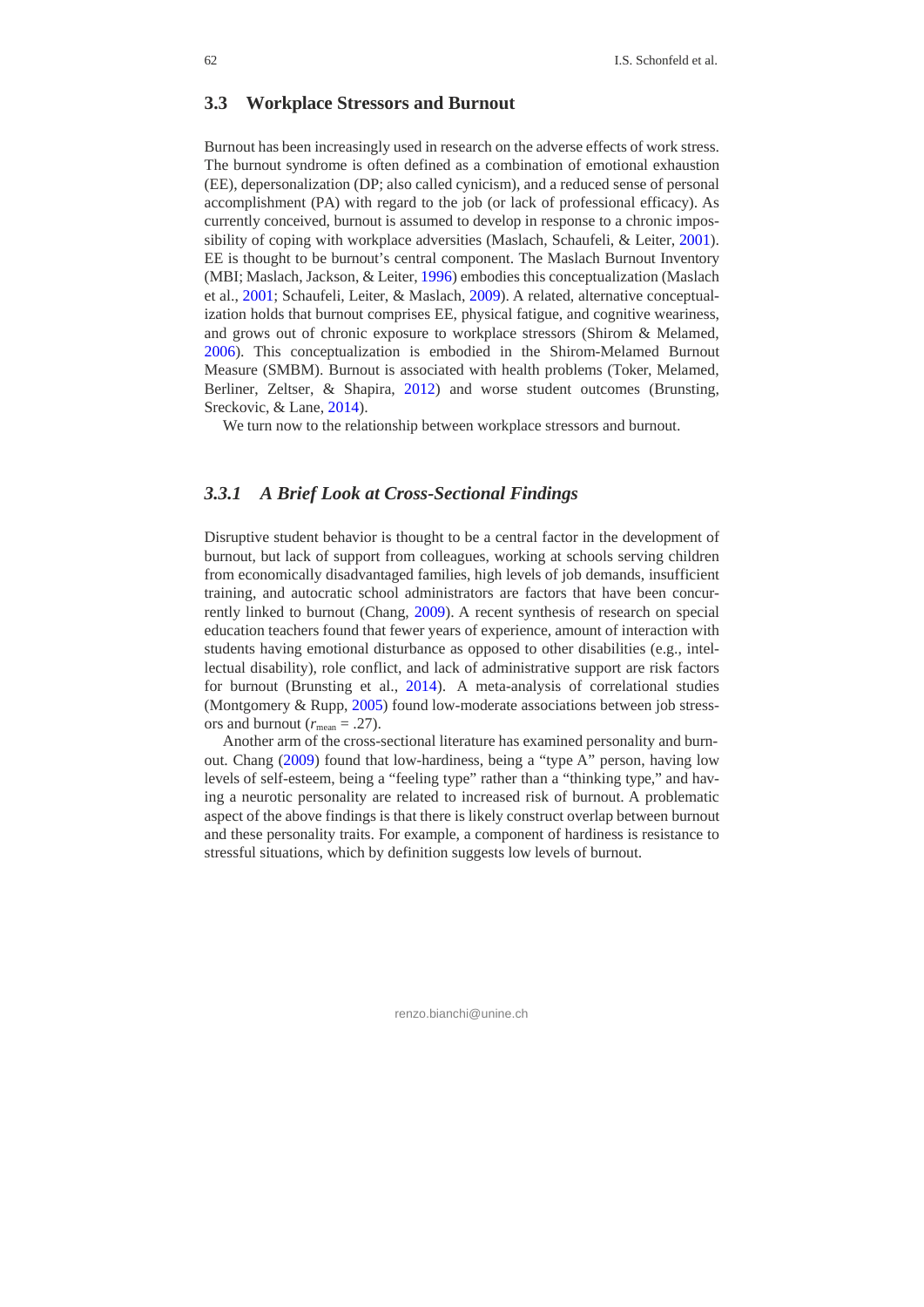#### *3.3.2 Longitudinal Research Findings*

We mention a number of longitudinal studies that, despite methodological limitations, underline some factors that may influence burnout risk. In a study of 244 Canadian teachers, Burke, Greenglass, and Schwarzer (1996) reported that disruptive students and, to a lesser degree, the extent of school bureaucracy predicted burnout one year later. The findings, however, are problematic because burnout at baseline was not controlled. In a two-year, four-wave study of 79 Australian teachers, Goddard, O'Brien, and Goddard (2006) observed that at wave four, teacher perceptions of the innovativeness of the work environment were inversely, but *concurrently*, related to EE. Innovativeness was also concurrently related to lower DP and a higher PA. In a growth study<sup>6</sup> involving 600 U.S. teachers, Pas, Bradshaw, and Hershfeldt (2012) found that teacher preparedness, collegial leadership (e.g., the principal treats teachers as equals), teacher affiliation (e.g., friendliness among staff), and parent and student involvement predicted lower EE; baseline EE, however, was not controlled.

In a study of 940 Dutch teachers, Taris, Peeters, Le Blanc, Schreurs, and Schaufeli (2001) found no effect of lack of equity at baseline (inequitable relationships with students, colleagues, and management) on the three MBI components one year later. The study team also examined the relationship of job stress (brought about by students, colleagues, and management) to the MBI. The relationship, however, was complicated by artifacts of scale construction (see Kasl, 1978; Schonfeld, Rhee, & Xia, 1995). Job stressor questionnaire items referenced the teacher's feelings and MBI items referenced workplace adversity. Thus the relation of job stress to the MBI was likely influenced by the confounding of the independent and dependent variables. In addition, the path coefficients from baseline student and colleague stressors to later MBI subscales were negative, suggesting that teachers who were more exposed to stressors at time 1 experienced less burnout at time 2 and teachers who were less exposed at time 1 experienced more burnout at time 2, findings that are difficult to reconcile with the bulk of the research literature.

Four longitudinal studies examined the relation of baseline stressors to later burnout, controlling for burnout at baseline. First, in the earlier-mentioned study of Israeli high school teachers, Shirom et al. (2009) found that "heterogeneous classes" (which make it difficult to adapt the level of instruction to each student's instructional needs) were the only baseline stressor that affected burnout. The other stressors (e.g., disciplining students) that predicted psychosomatic symptoms did not predict burnout at follow-up.

Second, Llorens-Gumbau, and Salanova-Soria (2014), in a study of 274 Spanish schoolteachers, found that obstacles to effective teaching such as students' lack of discipline at baseline led to high levels of burnout (exhaustion and cynicism combined) 8 months later, controlling for burnout at baseline. Third, González-Morales,

<sup>&</sup>lt;sup>6</sup> In psychological research, a growth study examines individual change, such as change in scores on a burnout scale, as a function of time.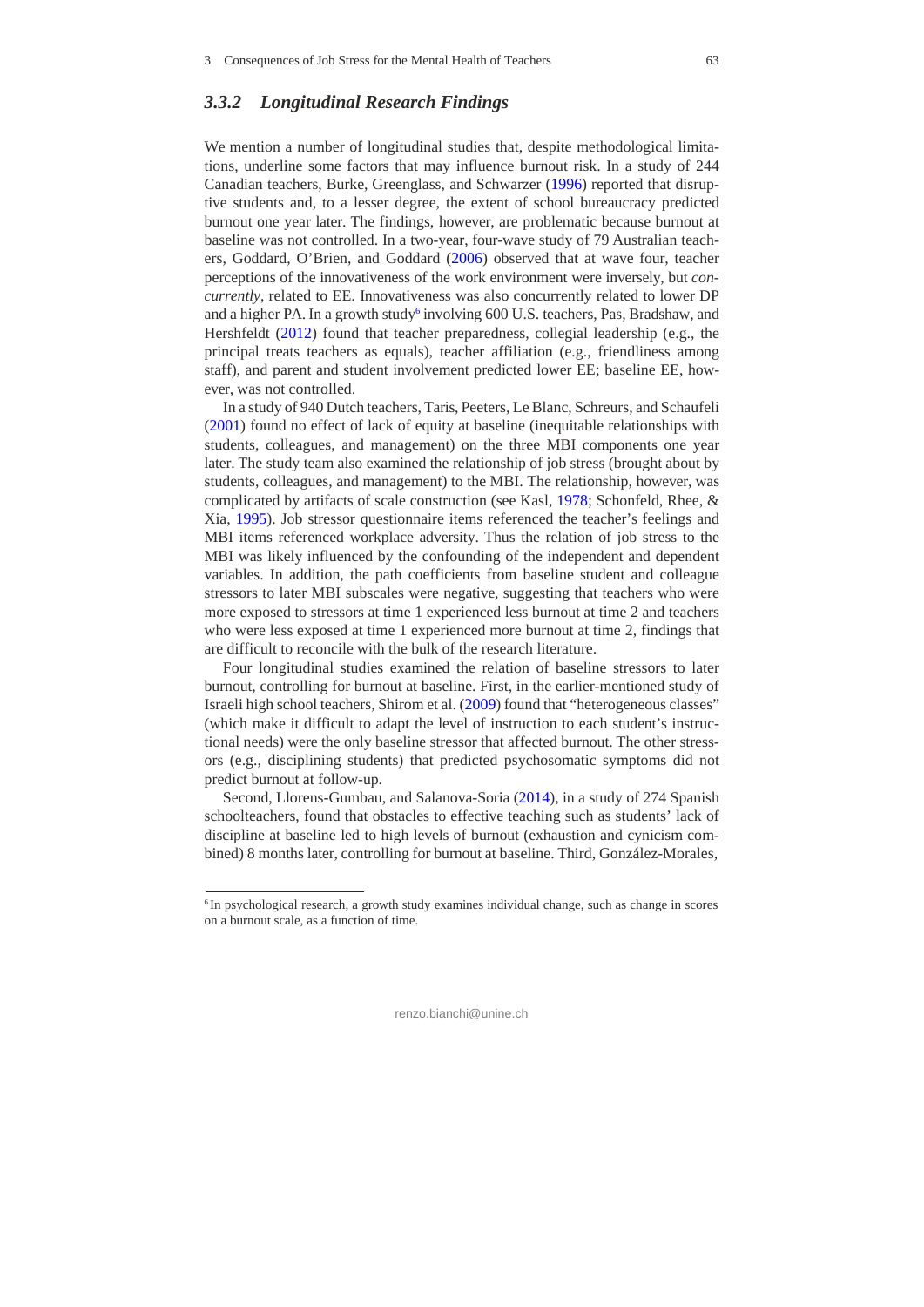Rodríguez, and Peiró (2010) studied burnout in 444 Spanish schoolteachers. Because the stressor-burnout analyses were not straightforward,7 one of us used information found in the publication to build an analysis in which time 2 EE was regressed on a number of time 1 factors, including EE, stressors (e.g., student misbehavior), and sociodemographic factors; baseline stressors predicted exhaustion 6 to 9 months later. Finally, in another reanalysis, this one involving data collected by Dollard and Bakker (2010), baseline emotional demands (but not work pressure or resources) predicted EE one year later, controlling for baseline EE. Thus the evidence from the best-controlled longitudinal studies suggests that job stressors contribute to burnout.

#### *3.3.3 Longitudinal Studies Involving Coping and Burnout*

Other longitudinal studies have examined coping, a factor that may reduce stressor exposure or mitigate stressor impact on burnout. Although there is more to coping than the following dichotomy, for the purpose of this chapter, we distinguish two types of coping: problem- and emotion-focused. Problem-focused coping involves "taking steps to remove or to evade [a stressor], or to diminish its impact" (Carver & Connor-Smith, 2010, p. 685). Emotion-focused coping refers to behaviors that are used to manage distress resulting from a stressor's impact.

Parker, Martin, Colmar, and Liem  $(2012)$ , in a one-year, $8$  two-wave study of Australian teachers ( $n = 430$ ), observed that problem-focused coping (e.g., sticking to timetable or plan) and emotion-focused coping (e.g., disengaging) did *not* predict later MBI scores. Emotion-focused coping, however, was *concurrently* related to greater burnout and burnout predicted more emotion-focused coping one year later. Emotion-focused coping, as assessed in this study, was likely confounded with the DP subscale. Depersonalization, considered a form of disengagement, is thought to be a means to cope with job stressors (Taris, van Horn, Schaufeli, & Schreurs, 2004).

González-Morales et al. (2010) found that two problem-focused coping strategies (support/advice seeking and taking direct action) assessed at baseline failed to predict EE and DP (PA was not assessed) 6–9 months later. Another longitudinal study involving Spanish schoolteachers (Carmona, Buunk, Peiró, Rodríguez, & Bravo, 2006) found that direct-action coping was related to lower levels of burnout 5–6 months later, controlling for burnout at baseline; however, the absence of measures of job stressors made the results equivocal. A 2-year, 3-wave longitudinal study of Belgian schoolteachers (van den Tooren, de Jonge, Vlerick, Daniels, & Van de Ven, 2011) used coping, as assessed at *wave 3*, to predict *wave 2* outcomes (e.g.,

<sup>7</sup> González-Morales et al. regressed time 2 EE on time 1 *and* time 2 stressors, finding that time 2 stressors and EE were concurrently related; the original analyses made it difficult to establish the temporal priority of stressors over EE.

<sup>&</sup>lt;sup>8</sup>The time lag was inadvertently omitted from the publication, and we thank P. Parker (personal communication, March 8, 2015) for supplying it.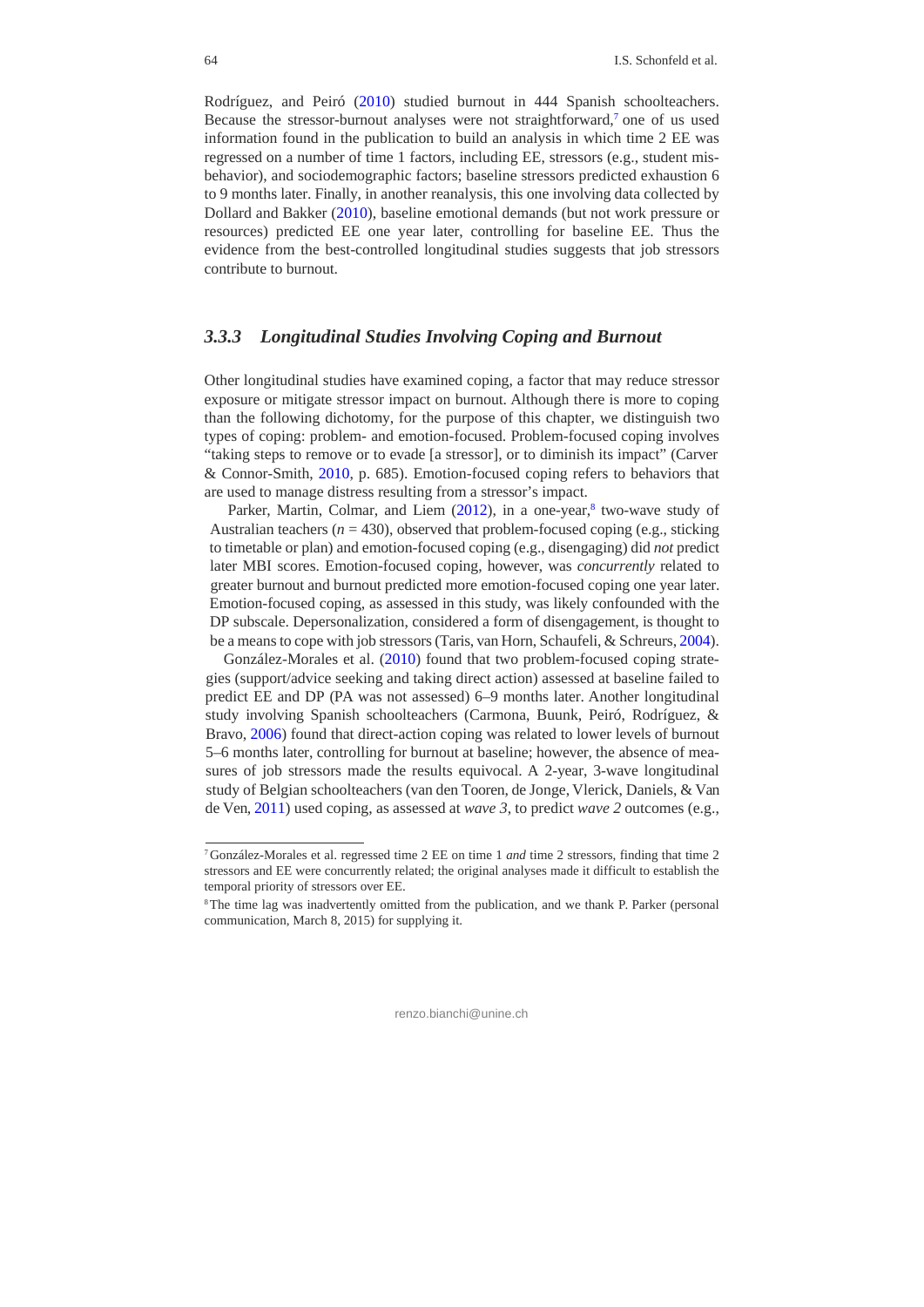EE). The use of a dependent variable that antedated the predictor was not conducive to developing a realistic evaluation of the impact of coping. A one-year study conducted in the Netherlands (Taris et al., 2004) found that baseline coping in the form of psychological withdrawal was related to a time 2 *increase* in exposure to the stressor inequitable teacher-student exchanges.

# **3.4 Evaluation of the Longitudinal Findings on Mental Health and Burnout**

On balance, though more research is needed, the evidence from high-quality longitudinal studies (e.g., Dollard & Bakker, 2010; González-Morales et al. 2010; Llorens-Gumbau & Salanova-Soria, 2014; Schonfeld, 2001; Shirom et al., 2009; Travers & Cooper, 1994) suggests that exposure to high levels of work-related stressors (especially student-related stressors) adversely affects teacher MH. In a number of longitudinal studies (e.g., Burke et al., 1996; Pas et al., 2012), methodological limitations prevent investigators from drawing firm causal conclusions.

The longitudinal evidence that workplace coping is effective in combatting burnout is largely absent (e.g., González-Morales et al., 2010; Parker et al., 2012). Schonfeld (2001) obtained similar null results in evaluating longitudinally the link between six types of workplace coping (e.g., direct action, advice seeking, discipline use) and depressive symptoms. The findings associated with coping echo an idea raised by Pearlin and Schooler (1978), namely, that in contrast to personally organized roles such as spouse or parent, the impersonality of many work roles makes those roles unaccommodating to individual coping efforts. Evidence from the best controlled longitudinal studies (González-Morales et al.; Parker et al.; Schonfeld) is consistent with that view.

# **3.5 Recommendations Regarding Research on the Impact of Teachers' Working Conditions on Mental Health and Burnout**

Weaknesses of longitudinal research on teachers include (a) not controlling baseline MH/burnout when linking time 1 stressors to later MH/burnout, (b) relying on cross-sectional findings during the last (or any) wave of data collection, and (c) not testing reverse causal hypotheses (e.g., the influence of baseline MH on the occurrence of later stressors). Going forward, Kasl (1983) underlined the view that the timing of longitudinal data collection has to be carefully planned. If too much time elapses between data collection points, such as the five-year intervals in the study by Wilhelm, Dewhurst-Savellis, and Parker (2000), much can occur that obscures the assessment of effects (e.g., forgetting, quitting, etc.).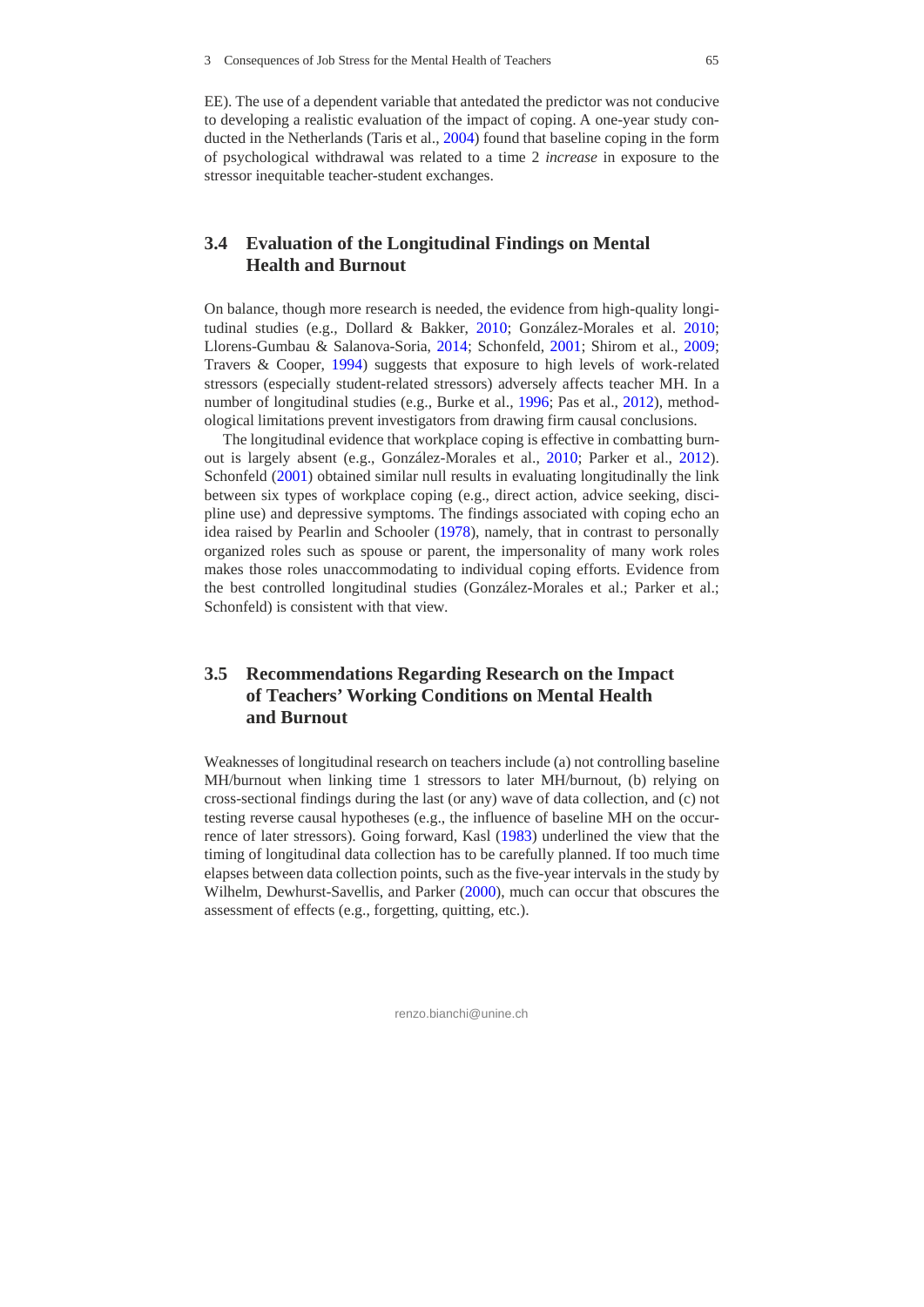Kasl (1983) also warned that longitudinal studies that have arbitrary starting points can be problematic, especially regarding research on veteran workers, such as long-serving teachers. He noted that the "causal dynamics between the risk factor and the health outcome have already played themselves out and we only pick up minor temporal fluctuations in the two variables" (p. 90). Furthermore, the "casualties" of stressful conditions are likely to have dropped out of the picture before the researcher arrives at the scene, removing from research samples individuals upon whom stressors have had the greatest impact. Researchers have to consider both when in a career trajectory to launch a longitudinal study (e.g., the beginning) and the timing of data collection (e.g., once per month, once per term, once per year, etc.).

Llorens-Gumbau and Salanova-Soria (2014) and Schonfeld and Feinman (2012) conducted preliminary qualitative research with teachers who helped the investigators figure out what to assess in the landscape of teacher stress. Having teachers team with researchers can be a good idea. Teachers can provide advice regarding the timing of waves of data collection, the types of teachers to target (e.g., novice teachers), the most important stressors, and school-specific protective organizational resources (or harmful organizational conditions). Teacher advisers can also suggest items to add to, or delete from, research instruments and pilot those instruments before they are used in research on job stress.

## **3.6 Burnout and Depression in Teachers. Different Labels, Same Phenomenon?**

Because burnout and depression have generally been studied as different entities, we chose to review research on them separately. In recent years, however, the distinctiveness of burnout with respect to depression has increasingly been questioned (Bianchi, Schonfeld, & Laurent, 2015a, 2015b). This section provides an overview of the extent to which burnout and depression overlap. First, the latest literature on burnout-depression overlap is reviewed. Second, the idea that the singularity of burnout lies in its association with the occupational context is examined. Third, the treatment implications of burnout-depression overlap are outlined.

## *3.6.1 Burnout-Depression Overlap: Recent Empirical Findings*

Research has increasingly questioned the relevance of a distinction between burnout and clinical and subclinical forms of depression. Teachers with high levels of burnout symptoms have been found to report as many depressive symptoms as clinically depressed patients (Bianchi, Boffy, Hingray, Truchot, & Laurent, 2013). In a study of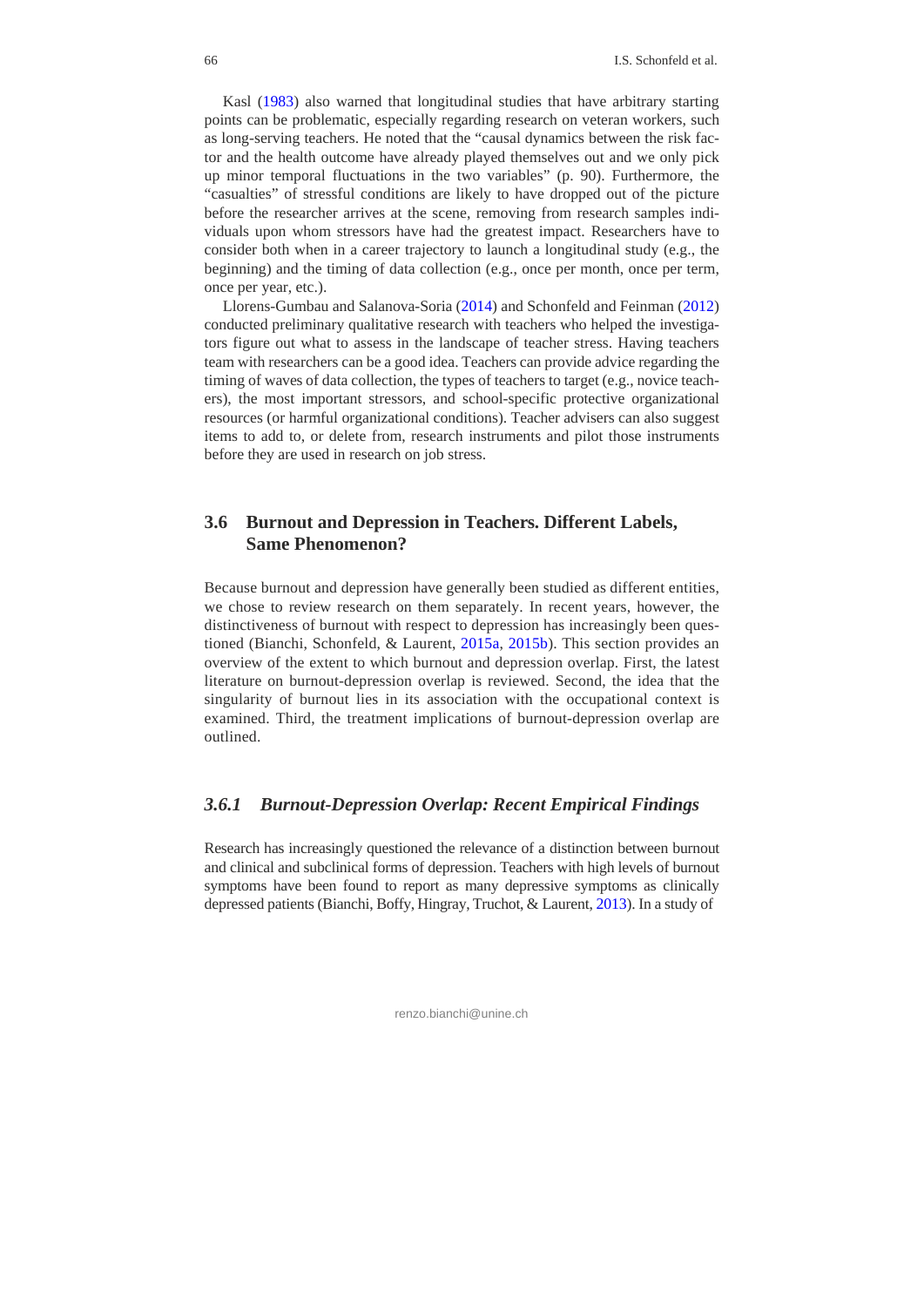5575 French schoolteachers, 90% of those categorized as burned out<sup>9</sup> met criteria for provisional diagnoses of depression (Bianchi, Schonfeld, & Laurent, 2014). Schonfeld and Bianchi (2016), in a study of 1386 U.S. teachers, found that 86% of teachers categorized as burned out met criteria for provisional diagnoses of depression. When MBI-assessed burnout and depression were treated dimensionally, the correlation between them, when corrected for measurement error, was .79 (Bianchi et al., 2014). The corrected correlation between SMBM and depressive symptom scores was .84 (Schonfeld & Bianchi, 2016). The correlation between the SMBM and the MBI (Shirom & Melamed, 2006) is comparable to the correlation between depressive symptoms and either the SMBM or the MBI. In addition, burnout has been linked to depressive cognitions (Bianchi & Schonfeld, 2016) and attentional alterations found in depression (Bianchi & Laurent, 2015). Recent research using advanced factor analytic methods indicates that symptoms of depression (and anxiety) and EE reflect the same construct (Schonfeld, Verkuilen, & Bianchi, 2017). The above findings underscore the problem of construct redundancy involving burnout vis-à-vis depression.

The inseparability of burnout and depression was further documented in two longitudinal studies. In these studies, burnout and depressive symptoms were observed to cluster, and increase or decrease synchronously over time (Ahola, Hakanen, Perhoniemi, & Mutanen, 2014; Bianchi, Schonfeld, & Laurent, 2015c). Ahola et al. concluded that "burnout could be used as an equivalent to depressive symptoms in work life" (p. 35)—in agreement with earlier, isolated views of burnout-depression overlap (Schonfeld, 1991).

These recent findings suggest that burnout may be better conceived of as a depressive syndrome. Remarkably, Freudenberger (1974), the originator of the burnout construct, noted that the burned-out person "looks, acts and seems depressed" (p. 161). Based on current knowledge, it can be hypothesized that the burned-out person looks, acts, and seems depressed because he or she *is* depressed.

#### *3.6.2 Burnout as a Job-Related Syndrom***e**

In order to distinguish burnout from depression, some have argued that burnout is etiologically anchored in the occupational context, whereas depression is context-free (e.g., Maslach, Schaufeli, & Leiter, 2001). At least three problems undermine this view.

First, the "job-relatedness" of a given condition is not nosologically discriminant. For example, a job-related depression remains a depression. The involvement of a specific domain in the etiology of an illness does not imply that a new nosological category should be introduced (Bianchi et al., 2015a, 2015b).

<sup>9</sup> Burnout, like depression, has been treated both as a continuous factor and nosologically (Schonfeld & Bianchi, 2016). The *International Classification of Diseases* (*ICD-10*) identifies burnout as a state that influences health status.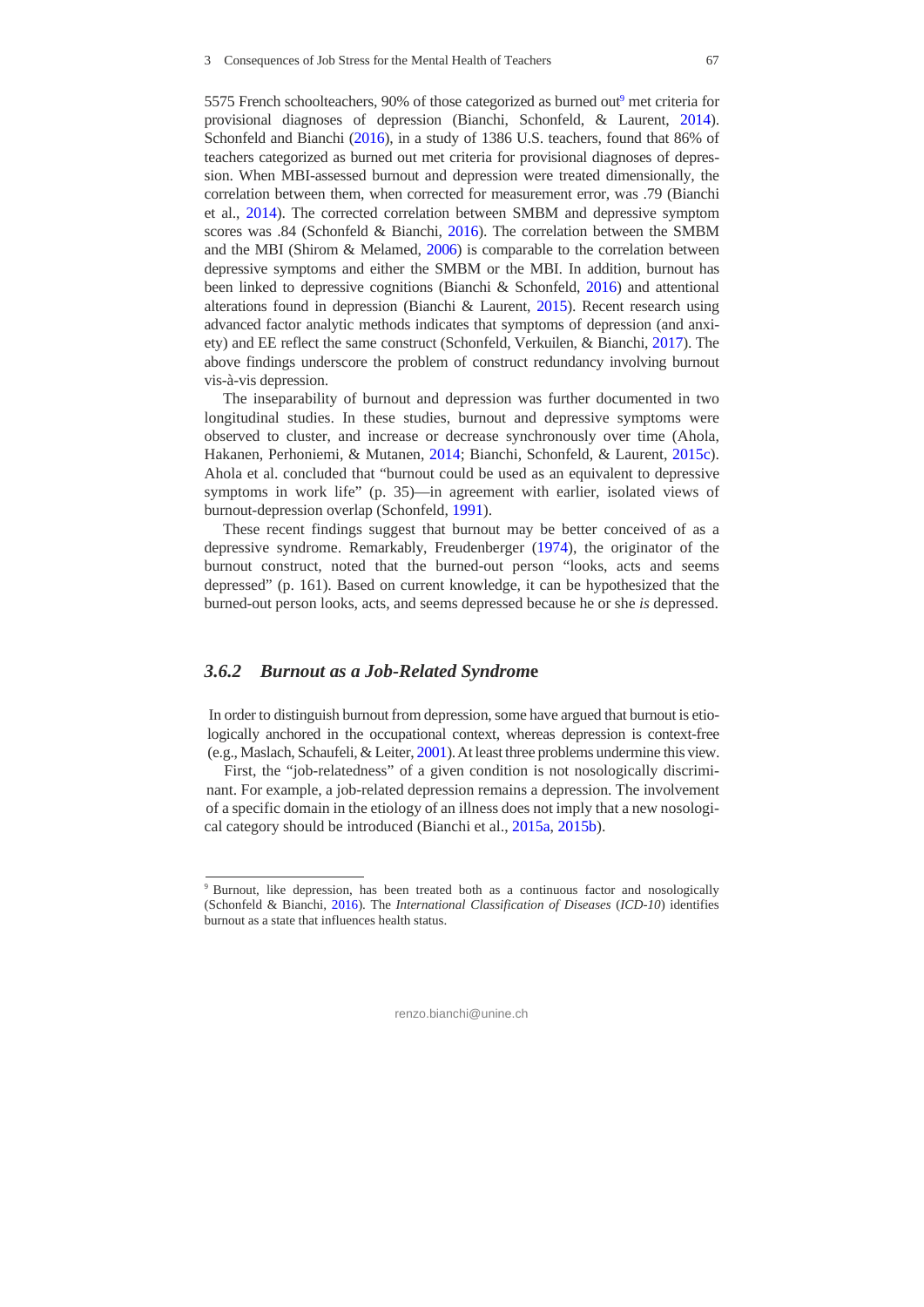Second, a definition that limits burnout to the occupational domain is arbitrary *and* self-fulfilling (Bianchi, Truchot, Laurent, Brisson, & Schonfeld, 2014). Some investigators (e.g., Kristensen, Borritz, Villadsen, & Christensen, 2005) proposed context-free conceptions of the syndrome. However, in the MBI-related conceptualization, the definition of burnout, which links it to the occupational domain, is self-fulfilling; the very items of the MBI *a priori* confine burnout to work.

Third, even when burnout is assessed with the MBI, it remains linked to nonoccupational factors such as stressful life events and a history of mood disorders (Bianchi et al., 2014; Dyrbye et al., 2006; Schonfeld & Bianchi, 2016). At the same time, work stress can play an important role in the etiology of depression (Schonfeld, 2001; Stansfeld & Candy, 2006; Tennant, 2001). In summary, the idea that the nosological singularity of burnout lies in its job-relatedness is not viable.

#### *3.6.3 Treatment Implications*

The association of burnout with a depressive clinical picture suggests how burnout should be treated. There have been many more high-quality clinical trials to assess the efficacy of treatments for depression than trials to assess the efficacy of treatments for burnout. Research has identified effective psychotherapeutic and pharmacologic treatments for depression (Gitlin, 2009; Hollon & Dimidjian, 2009). Such treatments may help teachers suffering from burnout in (a) the short run, by reenergizing sufferers and re-triggering motivation for action (i.e., combating anhedonia and dysphoria), and (b) the long run, by helping to lift the despair that can be an impediment to developing effective classroom strategies. In terms of primary prevention, it is important to identify depressogenic aspects of occupational environments to protect teachers from burnout/depression. For example, some supervisors, by setting unreachable objectives for teachers, sentence teachers to repeated feelings of failure and experiences of unresolvable stress that are at the heart of depression.

Overall, the emergence of burnout/depression involves environmental factors and factors internal to the teacher. Some teachers are exposed to considerable disrespect and student-on-student violence (Schonfeld, 2006; Schonfeld & Feinman, 2012), conditions that are normatively stressful (Schonfeld & Farrell, 2010). On the other hand, internal dispositions (e.g., idiosyncratic appraisals) also contribute to burnout/depression (Alarcon, Eschleman, & Bowling, 2009; Swider & Zimmerman, 2010). In order to restore adaptive balance, changes must be considered at both the level of the individual and the organization.

#### **3.7 Conclusions**

A number of studies (Dollard & Bakker, 2010; González-Morales et al., 2010; Llorens-Gumbau & Salanova-Soria, 2014; Schonfeld, 2001; Shirom et al., 2009; Travers & Cooper, 1994) are sufficiently well-designed to allow us to conclude that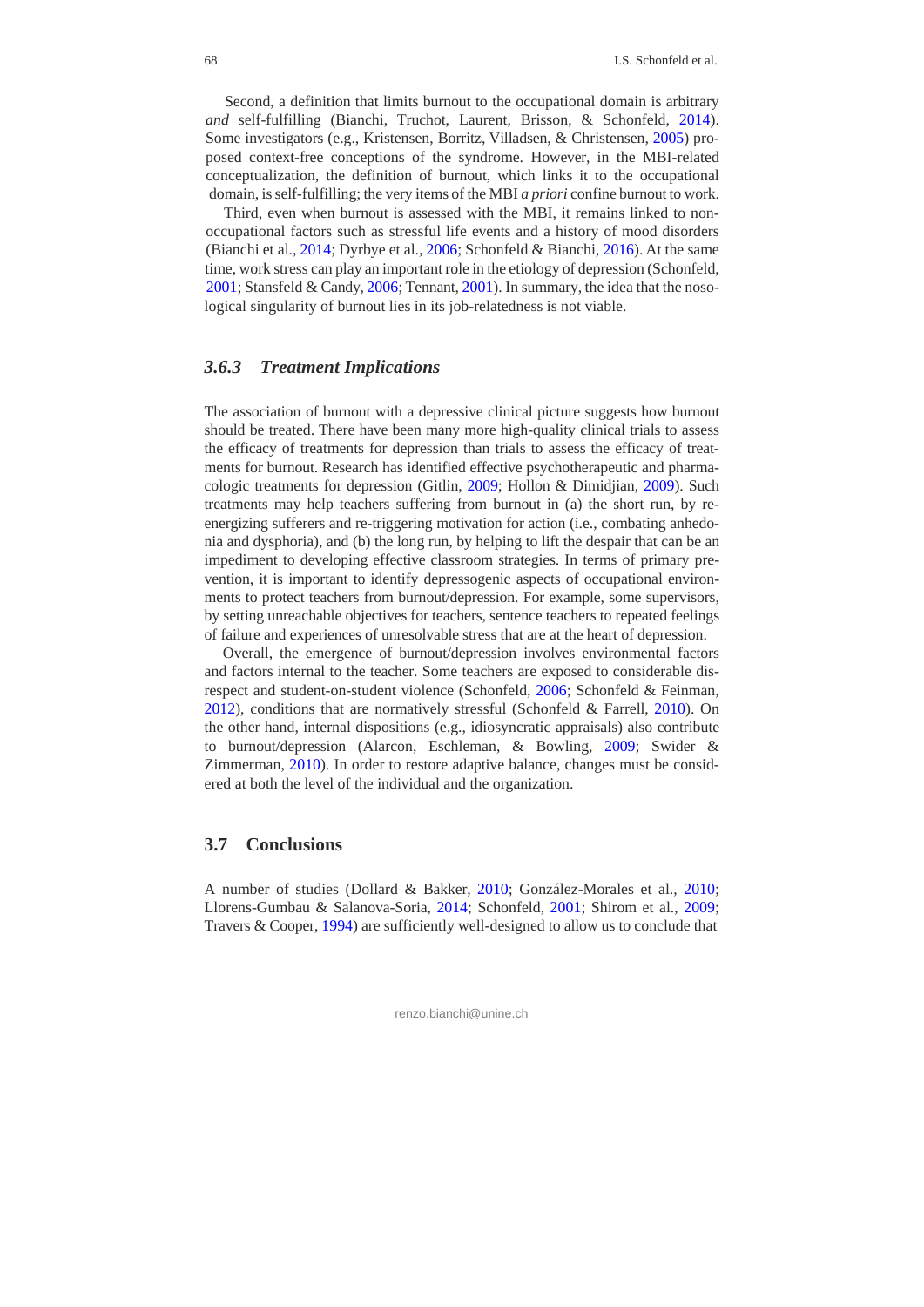high levels of job stressors (e.g., student disruptiveness) adversely affect teachers' MH. Although the epidemiologic findings are mixed, population-based research indicates that teachers are at above-average risk for exposure to violence, with its own adverse effects on MH (Bloch, 1978). Longitudinal evidence that teachers' coping efforts are effective, however, is weak (González-Morales et al., 2010; Parker et al., 2012; Schonfeld, 2001).

Research also underlines burnout-depression overlap, whether both are treated dimensionally *or* nosologically. Although construct overlap is a fundamental problem in scientific research (Cole, Walter, Bedeian, & O'Boyle, 2012), we believe the overlap has a positive side because extensive clinical trials have shown that therapies are effective in helping depression sufferers recover and may thus benefit "burnout" sufferers.

#### *3.7.1 Wider Ramifications*

The problem of stressful working conditions affecting teacher MH has far-reaching ramifications. People do not ordinarily leave jobs that they find psychologically satisfying. When teachers leave their jobs, they mostly find work that pays them less and requires them to work more hours (Frijters, Shields, & Price, 2004), suggesting that earnings are not an important driver of attrition. Often, it is the most qualified teachers who leave (Boyd, Lankford, Loeb, & Wyckoff, 2005). Why do teachers leave? Stressful job conditions have a corrosive effect on MH and job satisfaction, and reduce teachers' motivation to remain in the profession (Schonfeld, 2001). The number of student-related disciplinary events to which teachers are exposed predicts attrition independently of other factors including the percentage of impoverished students in schools (Feng, 2010). High rates of teacher attrition adversely affect student achievement (Boyd, Grossman, Lankford, Loeb, & Wyckoff, 2008).

Although the purpose of this chapter is not prescriptive, we provide some closing thoughts about improving teacher MH. Based on the research findings we described, we outline two broad approaches. First, school districts have to take steps to ensure the safety of teachers. These steps include ensuring accuracy in the reporting of crimes *and* threats against teachers, even if the reporting is an embarrassment to administrators and school districts. Otherwise there is no credible basis for implementing measures to reduce teacher victimization. A number of violence prevention programs, although not perfect, have been shown to be somewhat effective (Schonfeld, 2006). Administrators and teachers can jointly decide what type of program is most appropriate for their schools. Second, school administrators have to do more to reduce teachers' exposures to other depressogenic aspects of the school environment such as endemically disrespectful behavior initiated by students.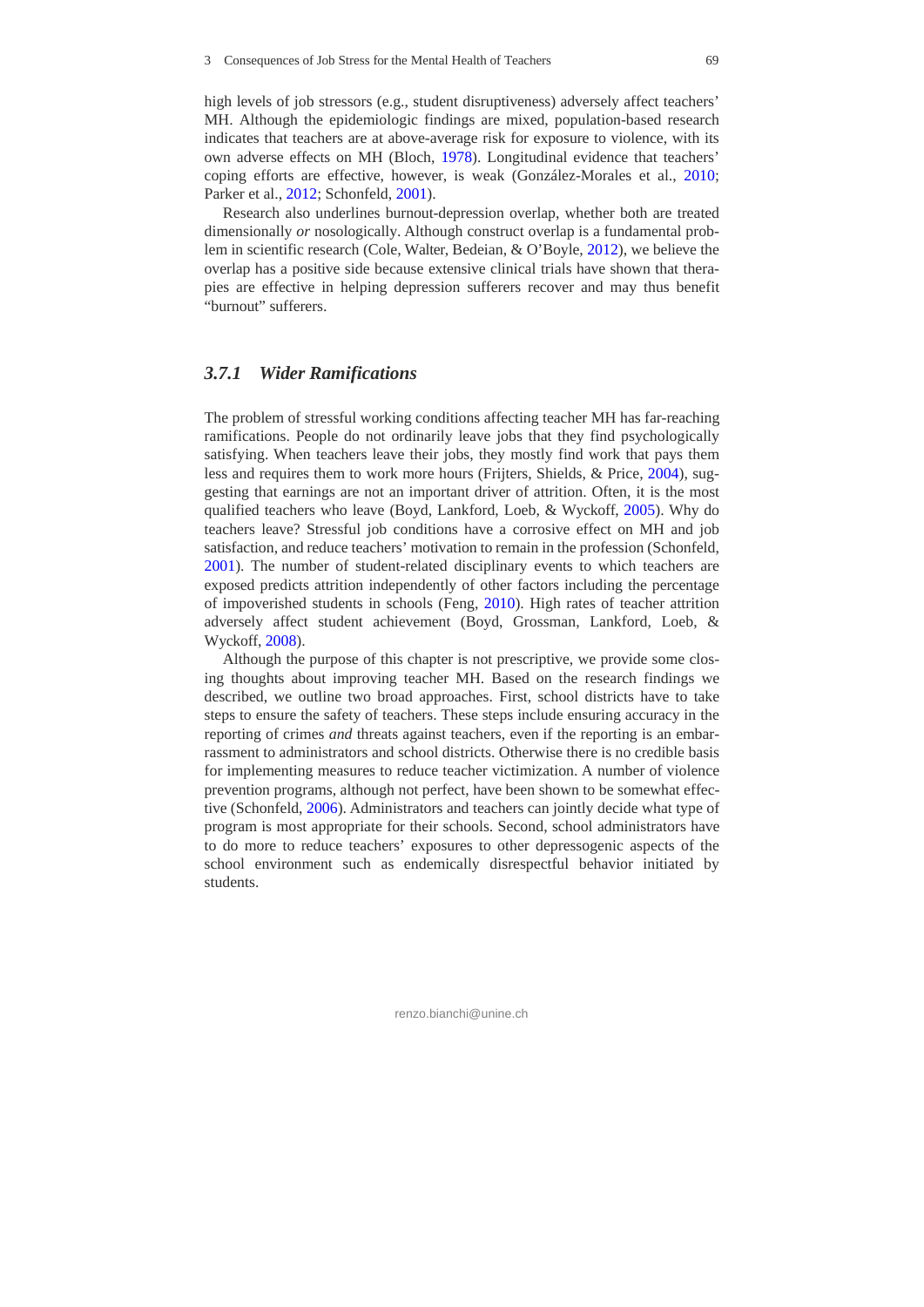#### **References**

- Agerbo, E., Gunnell, D., Bonde, J. P., Mortensen, P. B., & Nordentoft, M. (2007). Suicide and occupation: the impact of socioeconomic, demographic and psychiatric differences. *Psychological Medicine, 37*, 1131–1140. doi:10.1017/S0033291707000487.
- Ahola, K., Hakanen, J., Perhoniemi, R., & Mutanen, P. (2014). Relationship between burnout and depressive symptoms: A study using the person-centred approach. *Burnout Research, 1*, 29–37. doi:10.1016/j.burn.2014.03.003.
- Alarcon, G., Eschleman, K. J., & Bowling, N. A. (2009). Relationships between personality variables and burnout: A meta-analysis. *Work and Stress, 23*, 244–263. doi:10.1080/02678370903282600.
- Andersen, K., Hawgood, J., Klieve, H., Kõlves, K., & De Leo, D. (2010). Suicide in selected occupations in Queensland: evidence from the State suicide register. *Australian and New Zealand Journal of Psychiatry, 44*, 243–249. doi:10.3109/00048670903487142.
- Bell, S., Russ, T. C., Kivimäki, M., Stamatakis, E., & Batty, G. D. (2015). Dose-response association between psychological distress and risk of completed suicide in the general population. *JAMA Psychiatry, 72*, 1254–1256. doi:10.1001/jamapsychiatry.2015.2107.
- Bianchi, R., Boffy, C., Hingray, C., Truchot, D., & Laurent, E. (2013). Comparative symptomatology of burnout and depression. *Journal of Health Psychology, 18*, 782–787. doi:10.1177/1359105313481079.
- Bianchi, R., & Laurent, E. (2015). Emotional information processing in depression and burnout: An eye-tracking study. *European Archives of Psychiatry and Clinical Neuroscience, 265*, 27–34. doi:10.1007/s00406-014-0549-x.
- Bianchi, R., & Schonfeld, I. S. (2016). Burnout is associated with a depressive cognitive style. *Personality and Individual Differences,* 100, 1–15. doi:10.1016/j.paid.2016.01.008
- Bianchi, R., Schonfeld, I. S., & Laurent, E. (2014a). Is burnout a depressive disorder? A reexamination with special focus on atypical depression. *International Journal of Stress Management, 21*, 307–324. doi:10.1037/a0037906.
- Bianchi, R., Schonfeld, I. S., & Laurent, E. (2015a). Burnout-depression overlap: A review. *Clinical Psychology Review, 36*, 28–41. doi:10.1016/j.cpr.2015.01.004.
- Bianchi, R., Schonfeld, I. S., & Laurent, E. (2015b). Is it time to consider the "burnout syndrome" a distinct illness? *Frontiers in Public Health, 3*, 158. doi:10.3389/fpubh.2015.00158.
- Bianchi, R., Schonfeld, I. S., & Laurent, E. (2015c). Is burnout separable from depression in cluster analysis? A longitudinal study. *Social Psychiatry and Psychiatric Epidemiology, 50*, 1005–1011. doi:10.1007/s00127-014-0996-8.
- Bianchi, R., Truchot, D., Laurent, E., Brisson, R., & Schonfeld, I. S. (2014b). Is burnout solely jobrelated? A critical comment. *Scandinavian Journal of Psychology, 55*, 357–361. doi:10.1111/ siop.12119.
- Blase, J. J. (1986). A qualitative analysis of sources of teacher stress: Consequences for performance. *American Educational Research Journal, 23*, 13–40. doi:10.2307/1163040.
- Bloch, A. M. (1978). Combat neurosis in inner-city schools. *American Journal of Psychiatry, 135*, 1189–1192. doi:10.1176/ajp.135.10.1189.
- Boyd, D., Grossman, P., Lankford, H., Loeb, S., & Wyckoff, J. (2008). *Who leaves? Teacher attrition and student achievement* (NBER Working Paper No. 14022). Cambridge, MA: National Bureau of Economic Research. doi:10.3386/w14022
- Boyd, D., Lankford, H., Loeb, S., & Wyckoff, J. (2005). Explaining the short careers of highachieving teachers in schools with low-performing students. *American Economic Review, 95*, 166–171. doi:10.1257/000282805774669628.
- Brenner, S., Sörbom, D., & Wallius, E. (1985). The stress chain: A longitudinal confirmatory study of teacher stress, coping and social support. *Journal of Occupational Psychology, 58*, 1–13. doi:10.1111/j.2044-8325.1985.tb00175.x.
- Brunsting, N. C., Sreckovic, M. A., & Lane, K. L. (2014). Special education teacher burnout: A synthesis of research from 1979 to 2013. *Education and Treatment of Children, 37*, 681–711. doi:10.1353/etc.2014.0032.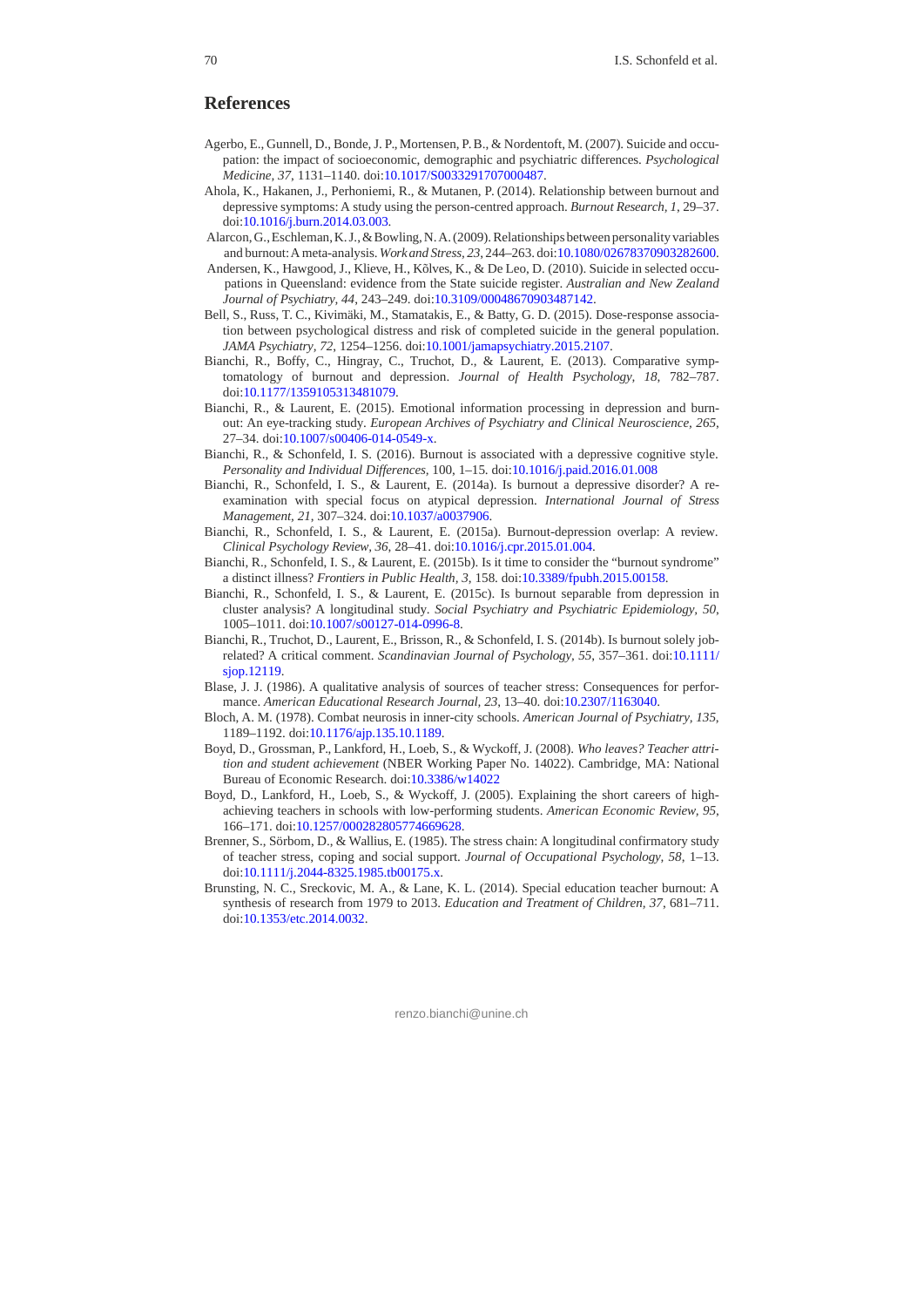- Bureau of Labor Statistics. (2015). *Occupational employment statistics. May 2014 National occupational employment and wage estimates*. Washington, DC: U.S. Department of Labor. Accessed July 2015.
- Burke, R. J., Greenglass, E. R., & Schwarzer, R. (1996). Predicting teacher burnout over time: Effects of work stress, social support, and self-doubts on burnout and its consequences. *Anxiety, Stress, and Coping, 9*, 261–275. doi:10.1080/10615809608249406.
- Carmona, C., Buunk, A. P., Peiró, J. M., Rodríguez, I., & Bravo, M. J. (2006). Do social comparison and coping styles play a role in the development of burnout? Cross-sectional and longitudinal findings. *Journal of Occupational and Organizational Psychology, 79*, 85–99. doi:10.13 48/096317905X40808.
- Carver, C. S., & Connor-Smith, J. (2010). Personality and coping. *Annual Review of Psychology, 61*, 679–704. doi:10.1146/annurev.psych.093008.100352.
- Chang, M.-L. (2009). An appraisal perspective of teacher burnout: Examining the emotional work of teachers. *Educational Psychology Review, 21*, 193–218. doi:10.1007/s10648-009-9106-y.
- Cole, M. S., Walter, F., Bedeian, A. G., & O'Boyle, E. H. (2012). Job burnout and employee engagement: A meta-analytic examination of construct proliferation. *Journal of Management, 38*, 1550–1581. doi:10.1177/0149206311415252.
- Dollard, M. F., & Bakker, A. B. (2010). Psychosocial safety climate as a precursor to conducive work environments, psychological health problems, and employee engagement. *Journal of Occupational and Organizational Psychology, 83*, 579–599. doi:10.1348/096317909X470690.
- Dyrbye, L. N., Thomas, M. R., Huntington, J. L., Lawson, K. L., Novotny, P. J., Sloan, J. A., et al. (2006). Personal life events and medical student burnout: A multicenter study. *Academic Medicine, 81*, 374–384. doi:10.1097/00001888-200604000-00010.
- Eaton, W. W., Anthony, J. C., Mandel, W., & Garrison, R. (1990). Occupations and the prevalence of major depressive disorder. *Journal of Occupational Medicine, 32*, 1079–1087. doi:10.1097/00043764-199011000-00006.
- Fan, Z. J., Bonauto, D. K., Foley, M. P., Anderson, N. J., Yragui, N. L., & Silverstein, B. A. (2012). Occupation and the prevalence of current depression and frequent mental distress, WA BRFSS 2006 and 2008. *American Journal of Industrial Medicine, 55*, 893–903. doi:10.1002/ ajim.22094.
- Feng, L. (2010). Hire today, gone tomorrow: New teacher classroom assignments and teacher mobility. *Education Finance and Policy, 5*(3), 278–316.
- Finlay-Jones, R. (1986). Factors in the teaching environment associated with severe psychological distress among school teachers. *Australian and New Zealand Journal of Psychiatry, 20*, 304–313. doi:10.3109/00048678609158878.
- Freudenberger, H. J. (1974). Staff burnout. *Journal of Social Issues, 30*, 159–165. doi:10.1111/j.1540-4560.1974.tb00706.x.
- Frijters, P., Shields, M.A., & Price, S.W. (2004). To teach or not to teach? Panel data evidence on the quitting decision. *IZA Discussion Paper No. 1164*. Bonn, Germany.
- Ginsberg, R., Schwartz, H., Olson, G., & Bennett, A. (1987). Working conditions in urban schools. *The Urban Review, 19*, 3–23. doi:10.1007/bf01108421.
- Gitlin, M. J. (2009). Pharmacotherapy and other somatic treatments for depression. In I. H. Gotlib & C. L. Hammen (Eds.), *Handbook of depression* (2nd ed., pp. 554–585). New York: Guilford Press.
- Goddard, R., O'Brien, P., & Goddard, M. (2006). Work environment predictors of beginning teacher burnout. *British Educational Research Journal, 32*, 857–874. doi:10.1080/01411920600989511.
- Goldberg, D.P. (1972). *The detection of psychiatric illness by questionnaire*, Maudsley Monograph No. 21. Oxford: Oxford University Press.
- González-Morales, M. G., Rodríguez, I., & Peiró, J. M. (2010). A longitudinal study of coping and gender in a female-dominated occupation: Predicting teachers' burnout. *Journal of Occupational Health Psychology, 15*, 29–44. doi:10.1037/a0018232.
- Guglielmi, R. S., & Tatrow, K. (1998). Occupational stress, burnout, and health in teachers: A methodological and theoretical analysis. *Review of Educational Research, 68*, 61–99. doi:10.3102/00346543068001061.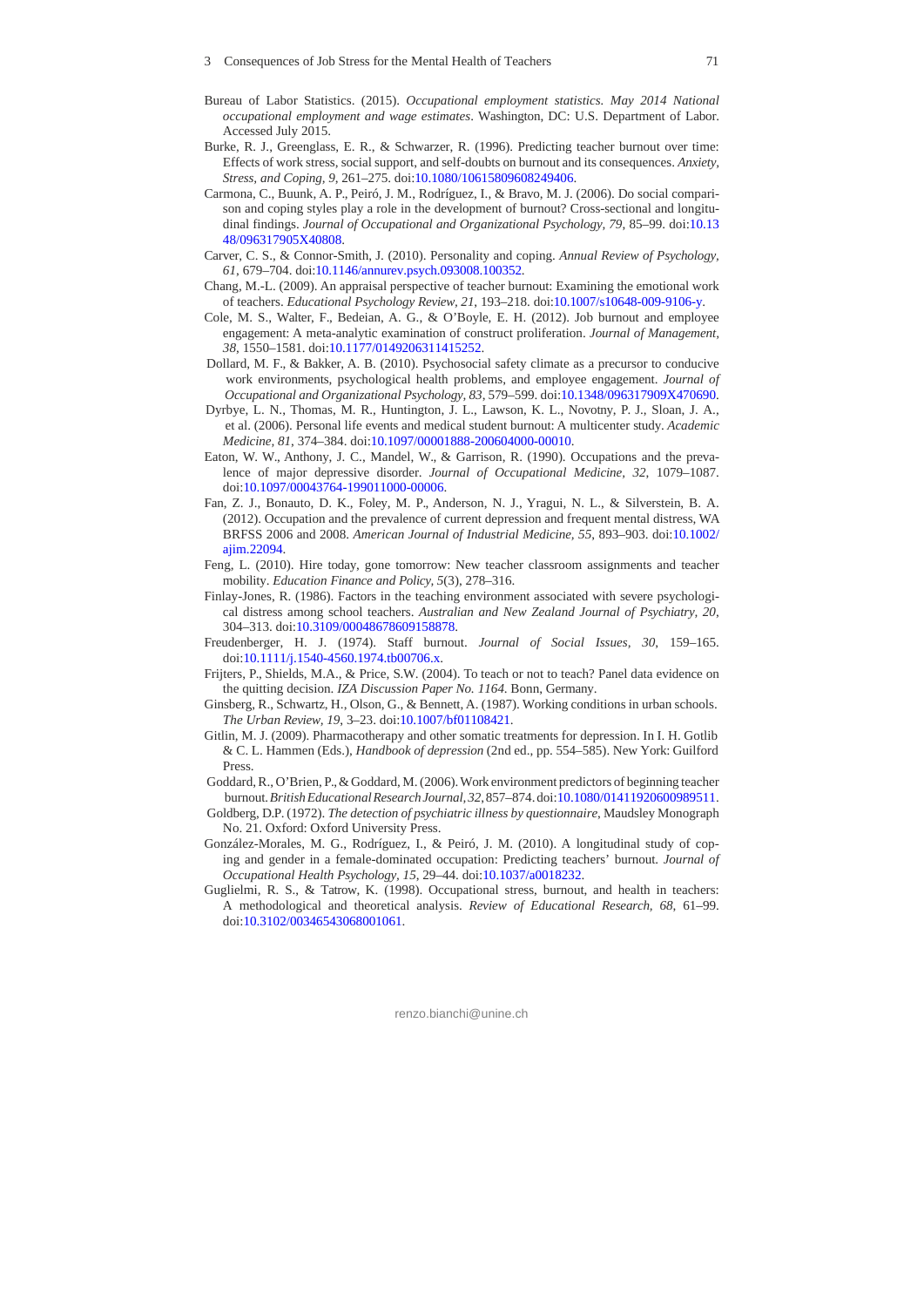- Harrell, E. (2011). *Special report: Workplace violence, 1993-2009.National Crime Victimization survey and the Census of Fatal Occupational injuries*. Washington, DC: U.S. Dept. of Justice, Bureau of Justice Statistics.
- Hashemi, L., & Webster, B. S. (1998). Non-fatal workplace violence workers' compensation claims (1993–1996). *Journal of Occupational and Environmental Medicine, 40*(6), 561–567.
- Hastings, R. P., & Bham, M. S. (2003). The relationship between student behaviour patterns and teacher burnout. *School Psychology International, 24*, 115–127. doi:10.1177/0143034303024 001905.
- Hollon, S. D., & Dimidjian, S. (2009). Cognitive and behavioral treatment of depression. In I. H. Gotlib & C. L. Hammen (Eds.), *Handbook of depression* (2nd ed., pp. 586–603). New York: Guilford Press.
- Ingersoll, R. (2013, May). Why schools have difficulty staffing their classrooms with qualified teachers? United Federation of Teachers Fact Finding Hearing. New York City.
- Ingersoll, R. M. (2001). Teacher turnover and teacher shortages: An organizational analysis. *American Educational Research Journal, 38*, 499–534. doi:10.3102/00028312038003499.
- Ingersoll, R. M., & May, H. (2012). The magnitude, destinations, and determinants of mathematics and science teacher turnover. *Educational Evaluation and Policy Analysis, 34*, 435–464. doi:10.3102/0162373712454326.
- Islam, S. S., Edla, S. R., Mujuru, P., Doyle, E. J., & Ducatman, A. M. (2003). Risk factors for physical assault: State-managed workers' compensation experience. *American Journal of Preventive Medicine, 25*, 31–37. doi:10.1016/s0749-3797(03)00095-3.
- Karasek, R. A. (1979). Job demands, job decision latitude, and mental strain: Implications for job redesign. *Administrative Science Quarterly, 24*(2), 285–308.
- Kasl, S. V. (1978). Epidemiological contributions to the study of work stress. In C. L. Cooper & R. L. Payne (Eds.), *Stress at work* (pp. 3–38). Chichester, UK: Wiley.
- Kasl, S. V. (1983). Pursuing the link between stress life experiences and disease: A time for reappraisal. In C. L. Cooper (Ed.), *Stress research* (pp. 79–102). New York: Wiley.
- Kinnunen, U. (1988). Origins of teacher stress at different points of the autumn term. *Scandinavian Journal of Educational Research, 32*, 153–162. doi:10.1080/0031383880320401.
- Kokkinen, L., Kouvonen, A., Koskinen, A., Varje, P., & Väänänen, A. (2014). Differences in hospitalizations between employment industries, Finland 1976 to 2010. *Annals of Epidemiology*, *24*, 598-605.e1. doi:10.1016/j.annepidem.2014.05.013
- Kovess-Masféty, V., Sevilla-Dedieu, C., Rios-Seidel, C., Nerrière, E., & Chan Chee, C. (2006). Do teachers have more health problems? Results from a French cross-sectional survey. *BMC Public Health*, *6,* 101. doi:10.1186/1471-2458-6-101
- Kristensen, T. S., Borritz, M., Villadsen, E., & Christensen, K. B. (2005). The Copenhagen Burnout Inventory: A new tool for the assessment of burnout. *Work and Stress, 19*, 192–207. doi:10.1080/02678370500297720.
- LaMar, W. J., Gerberich, S. G., Lohman, W. H., & Zaidman, B. (1998). Work-related physical assault. *Journal of Occupational and Environmental Medicine, 40*(4), 317–324. doi:10.1097/00043764-199804000-00005.
- Lee, S., Tsang, A., & Kwok, K. (2007). Stress and mental disorders in a representative sample of teachers during education reform in Hong Kong. *Journal of Psychology in Chinese Societies, 8*(2), 159–178.
- Llorens-Gumbau, M., & Salanova-Soria, M. (2014). Loss and gain cycles? A longitudinal study about burnout, engagement and self-efficacy. *Burnout Research, 1*, 3–11. doi:10.1016/j. burn.2014.02.001.
- Mäkinen, R., & Kinnunen, U. (1986). Teacher stress over a school year. *Scandinavian Journal of Educational Research, 30*, 55–70. doi:10.1080/0031383860300201.
- Maslach, C., Jackson, S. E., & Leiter, M. P. (1996). *Maslach Burnout Inventory manual* (3rd ed.). Palo Alto, CA: Consulting Psychologists Press.
- Maslach, C., Schaufeli, W. B., & Leiter, M. P. (2001). Job burnout. *Annual Review of Psychology, 52*, 397–422. doi:10.1146/annurev.psych.52.1.397.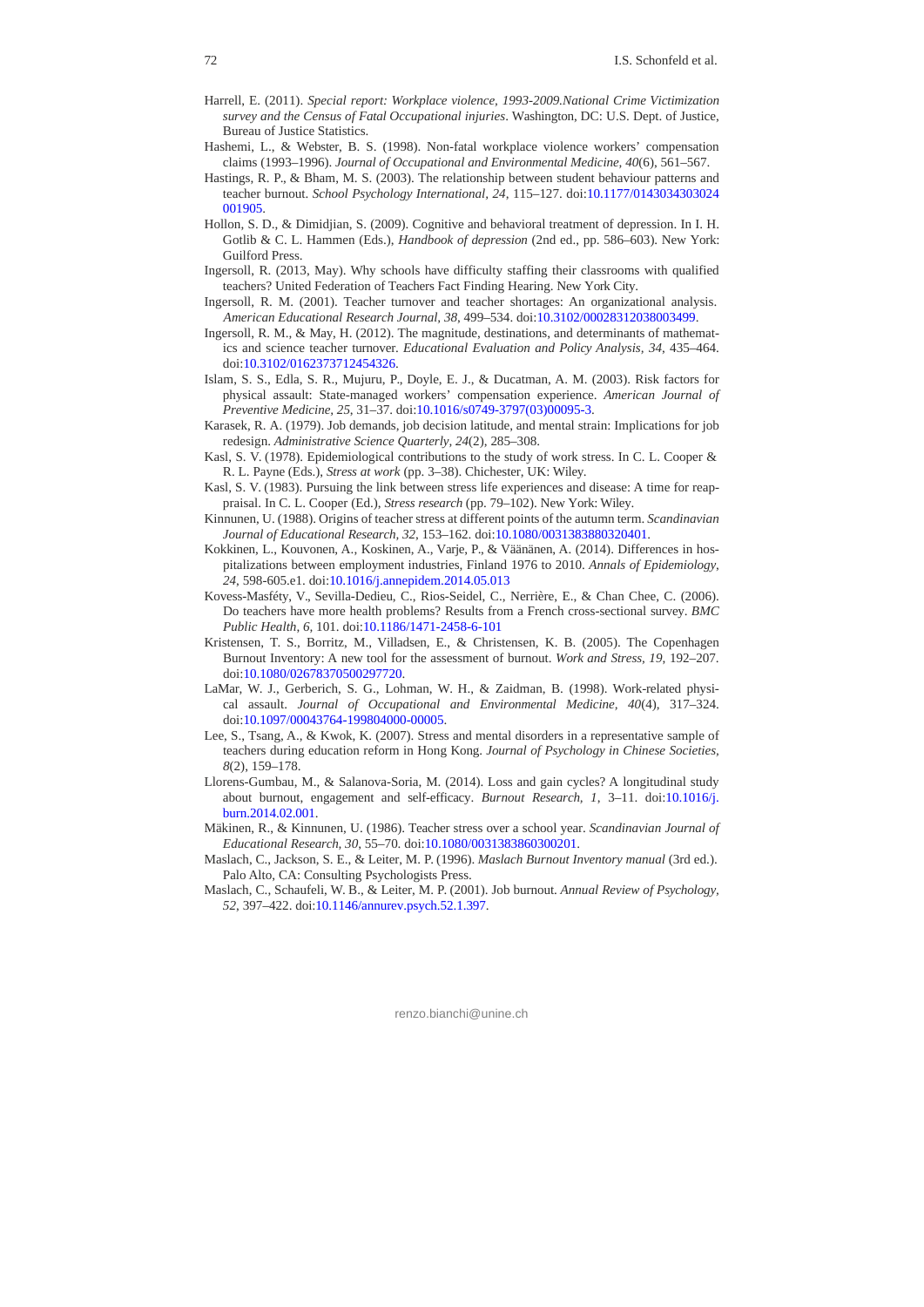- Meltzer, H., Griffiths, C., Brock, A., Rooney, C., & Jenkins, R. (2008). Patterns of suicide by occupation in England and Wales: 2001–2005. *British Journal of Psychiatry, 193*, 73–76. doi:10.1192/bjp.bp.107.040550.
- Montgomery, C., & Rupp, A. A. (2005). A meta-analysis for exploring the diverse causes and effects of stress in teachers. *Canadian Journal of Education, 28*, 458–486. doi:10.2307/4126479.
- Mustard, C. A., Bielecky, A., Etches, J., Wilkins, R., Tjepkema, M., Amick, B. C., et al. (2010). Suicide mortality by occupation in Canada, 1991–2001. *Canadian Journal of Psychiatry, 55*(6), 369–376.
- Parker, P. D., Martin, A. J., Colmar, S., & Liem, G. A. (2012). Teachers' workplace well-being: Exploring a process model of goal orientation, coping behavior, engagement, and burnout. *Teaching and Teacher Education, 28*, 503–513. doi:10.1016/j.tate.2012.01.001.
- Pas, E. T., Bradshaw, C. P., & Hershfeldt, P. A. (2012). Teacher- and school-level predictors of teacher efficacy and burnout: Identifying potential areas for support. *Journal of School Psychology, 50*, 129–145. doi:10.1016/j.jsp.2011.07.003.
- Pearlin, L. I., & Schooler, C. (1978). The structure of coping. *Journal of Health and Social Behavior, 19*, 2–21. doi:10.2307/2136319.
- Peek-Asa, C., Howard, J., Vargas, L., & Kraus, J. F. (1997). Incidence of non-fatal workplace assault injuries determined from employer's reports in California. *Journal of Occupational and Environmental Medicine, 39*, 44–50. doi:10.1097/00043764-199701000-00009.
- Schaufeli,W.B.,Leiter,M.P.,&Maslach,C.(2009).Burnout:35yearsofresearchandpractice.*Career Development International, 14*, 204–220. http://dx.doi.org/10.1108/13620430910966406.
- Schonfeld, I. S. (1991). *Burnout in teachers: Is it burnout or is it depression?* (Report No. 335329). Washington, DC: Education Resources Information Center.
- Schonfeld, I. S. (2000). An updated look at depressive symptoms and job satisfaction in firstyear women teachers. *Journal of Occupational and Organizational Psychology, 73*, 363–371. doi:10.1348/096317900167074.
- Schonfeld, I. S. (2001). Stress in 1st-year women teachers: The context of social support and coping. *Genetic, Social, and General Psychology Monographs, 127*(2), 133–168.
- Schonfeld, I. S. (2006). School violence. In E. K. Kelloway, J. Barling, & J. J. Hurrell (Eds.), *Handbook of workplace violence* (pp. 169–209). Thousand Oaks, CA: Sage.
- Schonfeld, I. S., & Bianchi, R. (2016). Burnout and depression: Two entities or one. *Journal of Clinical Psychology, 72*, 22–37. doi:10.1002/jclp.22229.
- Schonfeld, I. S., & Chang, C.-H. (2017). *Occupational health psychology: The study of work, stress, and health*. New York: Springer.
- Schonfeld, I. S., & Farrell, E. (2010). Qualitative methods can enrich quantitative research on occupational stress: An example from one occupational group. In D. C. Ganster & P. L. Perrewé (Eds.), *Research in occupational stress and wellbeing series. Vol. 8*. *New developments in theoretical and conceptual approaches to job stress* (pp. 137-197). Bingley, UK: Emerald. doi:10.1108/s1479-3555(2010)0000008007
- Schonfeld, I. S., & Feinman, S. J. (2012). Difficulties of alternatively certified teachers. *Education and Urban Society, 44*, 215–246. doi:10.1177/0013124510392570.
- Schonfeld, I. S., Rhee, J., & Xia, F. (1995). Methodological issues in occupational-stress research: Research in one occupational group and its wider applications. In S. L. Sauter & L. R. Murphy (Eds.), *Organizational risk factors for job stress* (pp. 323–339). Washington, DC: American Psychological Association. doi:10.1037/10173-020.
- Schonfeld, I. S., & Santiago, E. A. (1994). Working conditions and psychological distress in firstyear women teachers: Qualitative findings. In L. C. Blackman (Ed.), *What works? Synthesizing effective biomedical and psychosocial strategies for healthy families in the 21st century*  (pp. 114–121). Indianapolis, IN: University of Indiana Press.
- Schonfeld, I. S., Verkuilen, J., & Bianchi, R. (2017, June 7–10). Confirmatory factor analysis of burnout and depressive symptoms. In *12th International conference on work, stress, and health,* Minneapolis, MN.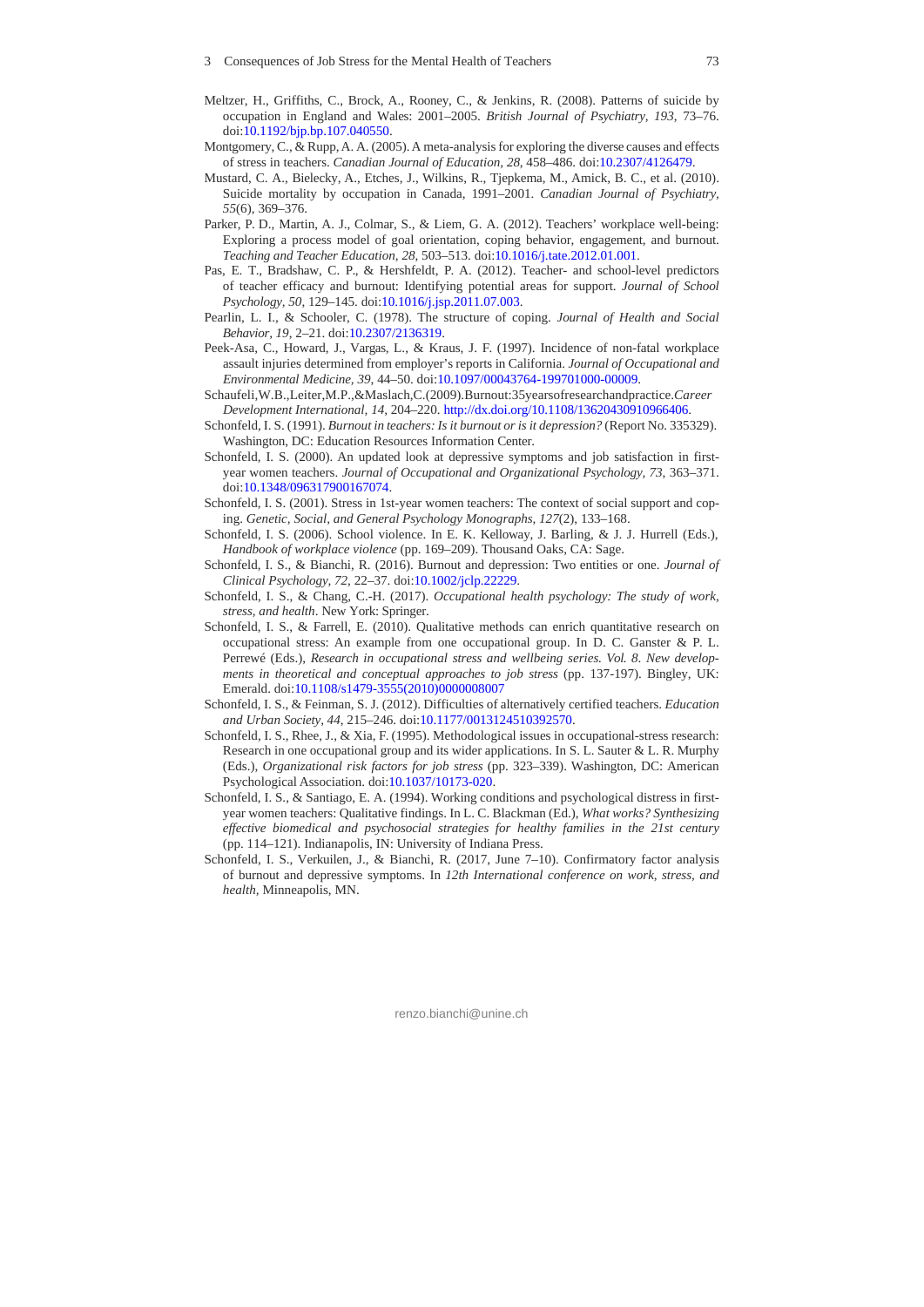- Shirom, A., & Melamed, S. (2006). A comparison of the construct validity of two burnout measures in two groups of professionals. *International Journal of Stress Management, 13*, 176– 200. doi:10.1037/1072-5245.13.2.176
- Shirom, A., Oliver, A., & Stein, E. (2009). Teachers' stressors and strains: A longitudinal study of their relationships. *International Journal of Stress Management, 16*, 312–332. doi:10.1037/ a0016842.
- Sinclair, R. R., Martin, J. E., & Croll, L. W. (2002). A threat-appraisal perspective on employees' fears about antisocial workplace behavior. *Journal of Occupational Health Psychology, 7*, 37–56. doi:10.1037/1076-8998.7.1.37.
- Smith, H. L., & Hightower, N. J. (1948). Incidence of functional disease (neurosis) among patients of various occupations. *Occupational Medicine, 5*(2), 182–185.
- Stack, S. (2001). Occupation and suicide. *Social Science Quarterly, 82*, 384–396. doi:10.1111/0038-4941.00030.
- Stallones, L., Doenges, T., Dik, B. J., & Valley, M. A. (2013). Occupation and suicide: Colorado, 2004–2006. *American Journal of Industrial Medicine, 56*, 1290–1295. doi:10.1002/ajim.22228.
- Stansfeld, S., & Candy, B. (2006). Psychosocial work environment and mental health—a meta-analytic review. *Scandinavian Journal of Work, Environment & Health, 32*, 443–462. doi:10.5271/sjweh.1050.
- Stansfeld, S. A., Rasul, F. R., Head, J., & Singleton, N. (2011). Occupation and mental health in a national UK survey. *Social Psychiatry and Psychiatric Epidemiology, 46*, 101–110. doi:10.1007/s00127-009-0173-7.
- Swider, B. W., & Zimmerman, R. D. (2010). Born to burnout: A meta-analytic path model of personality, job burnout, and work outcomes. *Journal of Vocational Behavior, 76*, 487–506. doi:10.1016/j.jvb.2010.01.003.
- Tanaka, H., Nishio, N., Murakami, E., Mukai, M., Kinoshita, N., & Mor, I. (2001). Mortality and causes of death among Japanese school personnel between 1992 and 1996. *Journal of Occupational Health, 43*, 129–135. doi:10.1539/joh.43.129.
- Taris, T. W., Peeters, M. C., Le Blanc, P. M., Schreurs, P. J., & Schaufeli, W. B. (2001). From inequity to burnout: The role of job stress. *Journal of Occupational Health Psychology, 6*, 303–323. doi:10.1037/1076-8998.6.4.303.
- Taris, T. W., van Horn, J. E., Schaufeli, W. B., & Schreurs, P. G. (2004). Inequity, burnout and psychological withdrawal among teachers: A dynamic exchange model. *Anxiety, Stress, and Coping, 17*, 103–122. doi:10.1080/1061580031000151620.
- Tellenback, S., Brenner, S., & Löfgren, H. (1983). Teacher stress: Exploratory model building. *Journal of Occupational Psychology, 56*, 19–33. doi:10.1111/j.2044-8325.1983.tb00106.x.
- Tennant, C. (2001). Work-related stress and depressive disorders. *Journal of Psychosomatic Research, 51*, 697–704. doi:10.1016/S0022-3999(01)00255-0.
- Toker, S., Melamed, S., Berliner, S., Zeltser, D., & Shapira, I. (2012). Burnout and risk of coronary heart disease: A prospective study of 8838 employees. *Psychosomatic Medicine, 74*, 840–847. doi:10.1097/PSY.0b013e31826c3174.
- Travers, C. J., & Cooper, C. L. (1994). Psychophysiological responses to teacher stress: A move toward more objective methodologies. *European Review of Applied Psychology, 44*(2), 137– 146.
- Tuettemann, E., & Punch, K. F. (1992). Psychological distress in secondary teachers: Research findings and their implications. *Journal of Educational Administration, 30*(1), 42–54.
- van den Tooren, M., de Jonge, J., Vlerick, P., Daniels, K., & Van de Ven, B. (2011). Job resources and matching active coping styles as moderators of the longitudinal relation between job demands and job strain. *International Journal of Behavioral Medicine, 18*, 373–383. doi:10.1007/s12529-011-9148-7.
- Wieclaw, J., Agerbo, E., Mortensen, P., Burr, H., Tüchsen, F., & Bonde, J. (2006). Work related violence and threats and the risk of depression and stress disorders. *Journal of Epidemiology and Community Health, 60*, 771–775. doi:10.1136/jech.2005.042986.